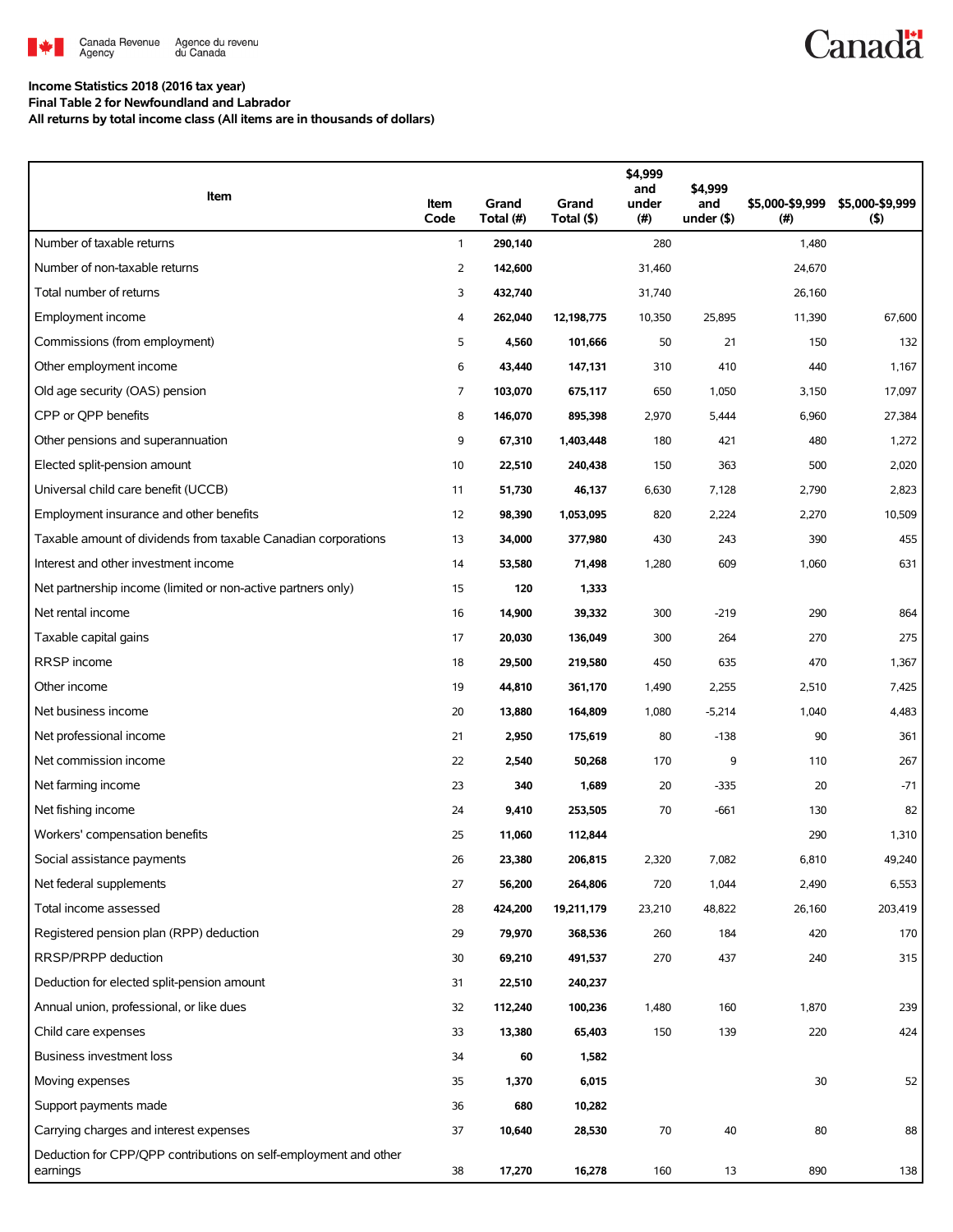

## **Income Statistics 2018 (2016 tax year)**

**Final Table 2 for Newfoundland and Labrador**

**All returns by total income class (All items are in thousands of dollars)**

| Item                                                                                          | Item<br>Code | Grand<br>Total (#) | Grand<br>Total (\$) | \$4,999<br>and<br>under<br>(# ) | \$4,999<br>and<br>under $($ \$) | \$5,000-\$9,999<br>(#) | \$5,000-\$9,999<br>(5) |
|-----------------------------------------------------------------------------------------------|--------------|--------------------|---------------------|---------------------------------|---------------------------------|------------------------|------------------------|
| Deduction for provincial parental insurance plan (PPIP) premiums<br>on self-employment income | 39           |                    |                     |                                 |                                 |                        |                        |
| Exploration and development expenses                                                          | 40           | 150                | 1,132               |                                 |                                 |                        |                        |
| Other employment expenses                                                                     | 41           | 10,180             | 36,966              | 30                              | 67                              | 30                     | 35                     |
| Clergy residence deduction                                                                    | 42           | 640                | 6,718               |                                 |                                 |                        |                        |
| Other deductions                                                                              | 43           | 14,900             | 21,732              | 260                             | 303                             |                        |                        |
| Total deductions before adjustments                                                           | 44           | 206,330            | 1,395,499           | 2,430                           | 1,444                           | 3,450                  | 1,753                  |
| Social benefits repayment                                                                     | 45           | 17,900             | 44,302              |                                 |                                 |                        |                        |
| Net income                                                                                    | 46           | 423,530            | 17,777,464          | 22,600                          | 52,911                          | 26,140                 | 201,693                |
| Canadian Forces personnel and police deduction                                                | 47           | 20                 | 216                 |                                 |                                 |                        |                        |
| Security options deductions                                                                   | 48           | 100                | 6,843               |                                 |                                 |                        |                        |
| Other payments deduction                                                                      | 49           | 88,580             | 584,398             | 3,130                           | 8,360                           | 9,520                  | 57,103                 |
| Non-capital losses of other years                                                             | 50           | 250                | 1,636               |                                 |                                 |                        |                        |
| Net capital losses of other years                                                             | 51           | 2,690              | 6,186               |                                 |                                 |                        |                        |
| Capital gains deduction                                                                       | 52           | 420                | 48,194              |                                 |                                 |                        |                        |
| Northern residents deductions                                                                 | 53           | 12,790             | 84,125              |                                 |                                 |                        |                        |
| <b>Additional deductions</b>                                                                  | 54           | 1,800              | 11,483              | 50                              | 82                              | 80                     | 222                    |
| Farming/fishing losses of prior years                                                         | 55           | 30                 | 294                 |                                 |                                 |                        |                        |
| Total deductions from net income                                                              | 56           | 105,340            | 743,408             | 3,230                           | 8,520                           | 9,630                  | 57,479                 |
| Taxable income assessed                                                                       | 57           | 409,600            | 17,035,047          | 20,540                          | 44,563                          | 21,110                 | 144,297                |
| Basic personal amount                                                                         | 58           | 432,730            | 4,952,407           | 31,740                          | 358,839                         | 26,160                 | 297,608                |
| Age amount                                                                                    | 59           | 101,810            | 680,355             | 800                             | 5,561                           | 3,250                  | 22,848                 |
| Spouse or common-law partner amount                                                           | 60           | 27,280             | 186,025             | 620                             | 5,739                           | 500                    | 4,080                  |
| Amount for an eligible dependant                                                              | 61           | 14,700             | 158,050             | 620                             | 6,581                           | 610                    | 6,621                  |
| Family caregiver amount for children under 18 years of age                                    | 62           | 2,990              | 7,425               | 90                              | 252                             | 70                     | 183                    |
| Amount for infirm dependants age 18 or older                                                  | 63           | 600                | 3,406               |                                 |                                 |                        |                        |
| CPP or QPP contributions through employment                                                   | 64           | 249,660            | 395,886             | 7,400                           | 1,475                           | 9,690                  | 1,984                  |
| CPP or QPP contributions on self-employment and other earnings                                | 65           | 17,270             | 16,278              | 160                             | 13                              | 890                    | 138                    |
| Employment insurance premiums                                                                 | 66           | 249,960            | 152,785             | 7,150                           | 770                             | 10,380                 | 1,266                  |
| PPIP premiums paid                                                                            | 67           |                    |                     |                                 |                                 |                        |                        |
| PPIP premiums payable on employment income                                                    | 68           |                    |                     |                                 |                                 |                        |                        |
| PPIP premiums payable on self-employment income                                               | 69           |                    |                     |                                 |                                 |                        |                        |
| Volunteer firefighters' amount/search and rescue volunteers' amount                           | 70           | 5,460              | 16,386              | 40                              | 120                             | 40                     | 108                    |
| Canada employment amount                                                                      | 71           | 275,100            | 304,355             | 10,570                          | 10,743                          | 11,590                 | 12,916                 |
| Public transit amount                                                                         | 72           | 2,240              | 1,029               | 240                             | 88                              | 220                    | 74                     |
| Children's arts amount                                                                        | 73           | 9,080              | 2,932               | 50                              | 15                              | 40                     | 11                     |
| Home accessibility expenses                                                                   | 74           | 170                | 713                 |                                 |                                 |                        |                        |
| Home buyers' amount                                                                           | 75           | 2,480              | 11,434              |                                 |                                 |                        |                        |
| Pension income amount                                                                         | 76           | 82,110             | 157,207             | 300                             | 414                             | 930                    | 1,427                  |

**Canadä**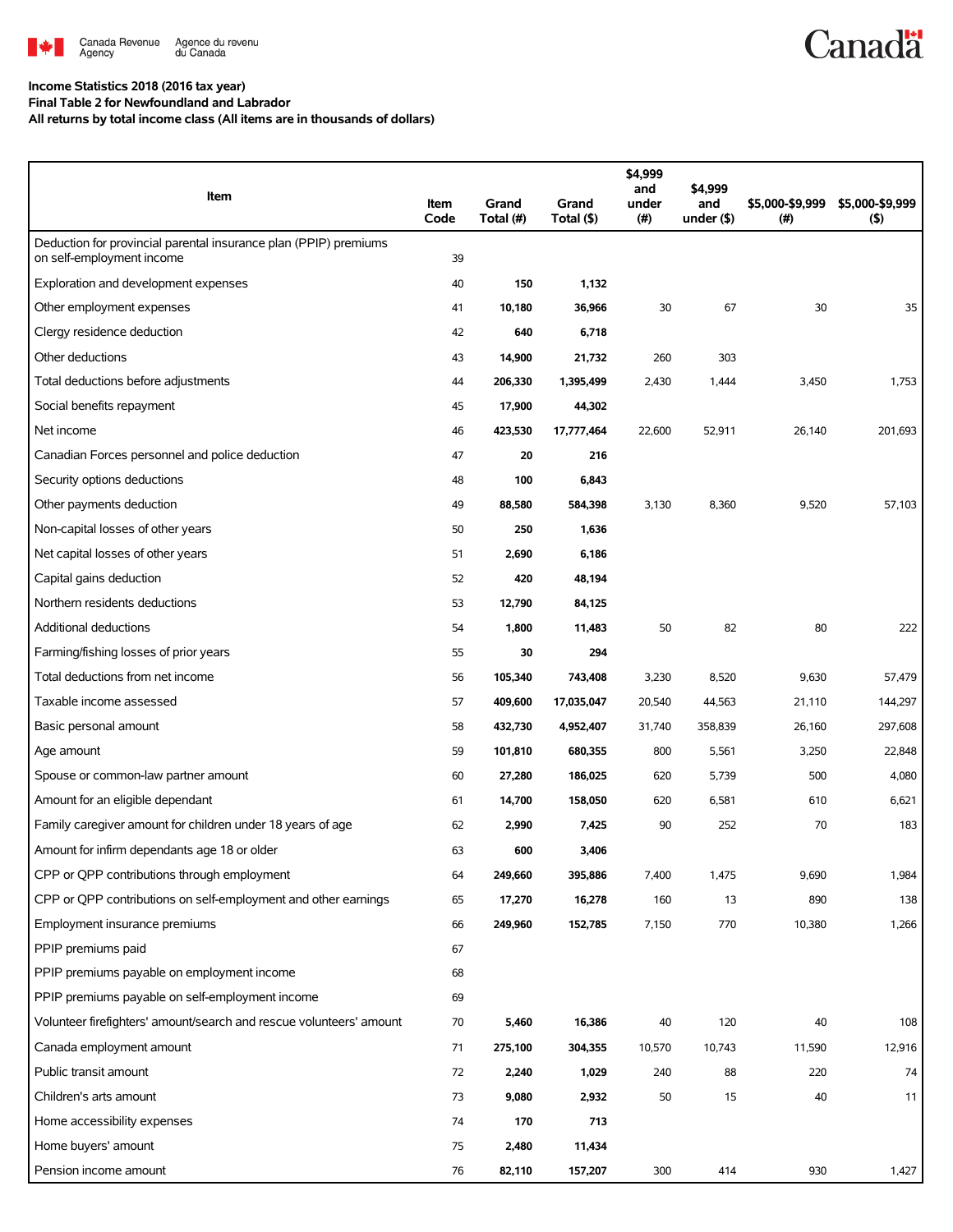

## **Income Statistics 2018 (2016 tax year)**

**Final Table 2 for Newfoundland and Labrador**

**All returns by total income class (All items are in thousands of dollars)**

| Item                                                              | Item | Grand     | Grand      | \$4,999<br>and<br>under | \$4,999<br>and | \$5,000-\$9,999 | \$5,000-\$9,999 |
|-------------------------------------------------------------------|------|-----------|------------|-------------------------|----------------|-----------------|-----------------|
|                                                                   | Code | Total (#) | Total (\$) | (# )                    | under $($ \$)  | $($ #)          | (5)             |
| Caregiver amount                                                  | 77   | 4,710     | 24,226     |                         |                | 40              | 193             |
| Disability amount                                                 | 78   | 19,780    | 158,198    | 970                     | 8,051          | 1,940           | 15,509          |
| Disability amount transferred from a dependant                    | 79   | 6,380     | 66,974     | 100                     | 1,096          | 80              | 858             |
| Interest paid on student loans                                    | 80   | 10,520    | 5,636      | 60                      | 19             | 40              | 12              |
| Tuition, education, and textbook amounts                          | 81   | 25,330    | 126,196    |                         |                |                 |                 |
| Tuition, education, and textbook amounts transferred from a child | 82   | 9,280     | 42,853     |                         |                |                 |                 |
| Amounts transferred from spouse or common-law partner             | 83   | 25,470    | 151,929    | 310                     | 1,716          | 770             | 3,761           |
| Medical expenses                                                  | 84   | 95,380    | 222,251    | 1,680                   | 1,695          | 1,650           | 1,984           |
| Total tax credits on personal amounts                             | 85   | 432,740   | 1,176,762  | 31,740                  | 60,520         | 26,160          | 55,749          |
| Allowable charitable donations and government gifts               | 86   | 79,440    | 86,209     | 90                      | 28             | 200             | 69              |
| Eligible cultural and ecological gifts                            | 87   | 70        | 311        |                         |                |                 |                 |
| Total tax credit on donations and gifts                           | 88   | 78,670    | 23,728     | 80                      | 7              | 190             | 17              |
| Total federal non-refundable tax credits                          | 89   | 432,740   | 1,200,490  | 31,740                  | 60,527         | 26,160          | 55,766          |
| Federal dividend tax credit                                       | 90   | 30,900    | 44,190     |                         |                |                 |                 |
| Minimum tax carryover                                             | 91   | 420       | 1,676      |                         |                |                 |                 |
| Basic federal tax                                                 | 92   | 270,280   | 1,961,744  | 110                     | 20             | 180             | 65              |
| Federal foreign tax credit                                        | 93   | 9,090     | 12,208     |                         |                |                 |                 |
| Federal political contribution tax credit                         | 94   | 860       | 178        |                         |                |                 |                 |
| Investment tax credit                                             | 95   | 660       | 732        |                         |                |                 |                 |
| Labour-sponsored funds tax credit (federally registered)          | 96   |           |            |                         |                |                 |                 |
| Labour-sponsored funds tax credit (provincially registered)       | 97   |           |            |                         |                |                 |                 |
| Alternative minimum tax payable                                   | 98   | 170       | 1,549      |                         |                |                 |                 |
| Net federal tax                                                   | 99   | 270,010   | 1,948,678  | 110                     | 20             | 180             | 66              |
| CPP contributions on self-employment                              | 100  | 17,270    | 32,556     | 160                     | 27             | 890             | 276             |
| Social Benefits repayment                                         | 101  | 17,900    | 44,302     |                         |                |                 |                 |
| Working income tax benefit (WITB)                                 | 102  | 14,820    | 10,369     | 830                     | 359            | 2,320           | 1,960           |
| Children's fitness tax credit                                     | 103  | 20,490    | 1,805      | 150                     | 11             | 130             | 10              |
| Eligible educator school supply tax credit                        | 104  | 650       | 42         |                         |                |                 |                 |
| Net provincial or territorial tax                                 | 105  | 278,980   | 1,374,402  | 100                     | 12             | 600             | 62              |
| Total tax payable                                                 | 106  | 290,140   | 3,399,992  | 280                     | 60             | 1,480           | 406             |

**Canadä**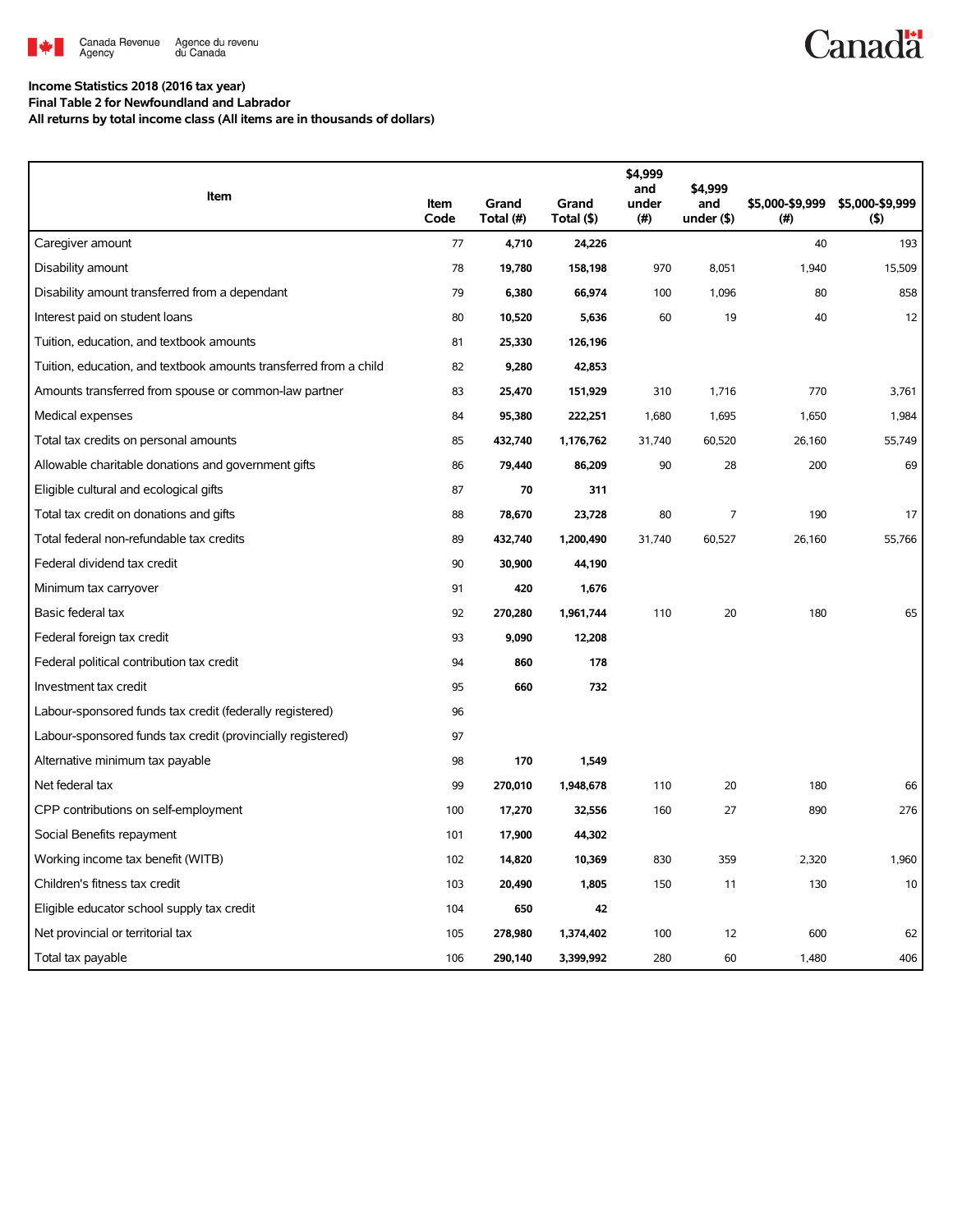| Item                                                                                             | Item<br>Code   | \$10,000-\$14,999<br>(#) | \$10,000-\$14,999<br>$($ \$) | \$15,000-\$19,999<br>(# ) | \$15,000-\$19,999<br>$($ \$) | \$20,000-\$24,999<br>(#) | \$20,000-\$24,999<br>(5) |
|--------------------------------------------------------------------------------------------------|----------------|--------------------------|------------------------------|---------------------------|------------------------------|--------------------------|--------------------------|
| Number of taxable returns                                                                        | $\mathbf{1}$   | 6,240                    |                              | 14,280                    |                              | 22,600                   |                          |
| Number of non-taxable returns                                                                    | $\overline{2}$ | 32,920                   |                              | 35,450                    |                              | 11,750                   |                          |
| Total number of returns                                                                          | 3              | 39,160                   |                              | 49,730                    |                              | 34,350                   |                          |
| Employment income                                                                                | 4              | 12,860                   | 113,072                      | 15,350                    | 183,436                      | 17,310                   | 272,808                  |
| Commissions (from employment)                                                                    | 5              | 190                      | 208                          | 260                       | 498                          | 300                      | 763                      |
| Other employment income                                                                          | 6              | 580                      | 1,451                        | 900                       | 2,124                        | 1,300                    | 3,034                    |
| Old age security (OAS) pension                                                                   | $\overline{7}$ | 13,770                   | 89.750                       | 28,240                    | 190,794                      | 13,840                   | 92,985                   |
| CPP or QPP benefits                                                                              | 8              | 17,410                   | 62,793                       | 30,190                    | 146,307                      | 16,880                   | 117,856                  |
| Other pensions and superannuation                                                                | 9              | 1,290                    | 3,548                        | 4,760                     | 14,697                       | 8,920                    | 53,497                   |
| Elected split-pension amount                                                                     | 10             | 1,350                    | 7,874                        | 2,560                     | 20,506                       | 2,940                    | 29,412                   |
| Universal child care benefit (UCCB)                                                              | 11             | 4,570                    | 4,267                        | 4,710                     | 4,412                        | 3,970                    | 3,345                    |
| Employment insurance and other<br>benefits                                                       | 12             | 5,210                    | 33,655                       | 8,480                     | 69,941                       | 10,070                   | 100,397                  |
| Taxable amount of dividends from<br>taxable Canadian corporations                                | 13             | 770                      | 1,057                        | 1,280                     | 1,604                        | 1,500                    | 2,619                    |
| Interest and other investment income                                                             | 14             | 2,020                    | 1,186                        | 3,130                     | 1,850                        | 3,440                    | 2,436                    |
| Net partnership income (limited or<br>non-active partners only)                                  | 15             |                          |                              |                           |                              |                          |                          |
| Net rental income                                                                                | 16             | 380                      | 1,062                        | 440                       | 983                          | 530                      | 1,559                    |
| Taxable capital gains                                                                            | 17             | 490                      | 598                          | 690                       | 768                          | 890                      | 1,244                    |
| <b>RRSP</b> income                                                                               | 18             | 760                      | 2,733                        | 1,090                     | 3,956                        | 1,450                    | 5,734                    |
| Other income                                                                                     | 19             | 2,590                    | 8,935                        | 2,600                     | 9,314                        | 2,440                    | 9,554                    |
| Net business income                                                                              | 20             | 1,240                    | 8,181                        | 1,150                     | 9,457                        | 980                      | 9,162                    |
| Net professional income                                                                          | 21             | 110                      | 684                          | 100                       | 731                          | 110                      | 1,152                    |
| Net commission income                                                                            | 22             |                          |                              | 170                       | 739                          | 160                      | 884                      |
| Net farming income                                                                               | 23             | 20                       | $-2$                         | 30                        | $-33$                        | 30                       | $-54$                    |
| Net fishing income                                                                               | 24             | 280                      | 558                          | 500                       | 2,199                        | 650                      | 4,462                    |
| Workers' compensation benefits                                                                   | 25             | 720                      | 4,368                        | 1,320                     | 9,095                        | 1,520                    | 13,749                   |
| Social assistance payments                                                                       | 26             | 8,610                    | 92,229                       | 3,610                     | 42,815                       | 910                      | 7,215                    |
| Net federal supplements                                                                          | 27             | 12,720                   | 53,166                       | 26,010                    | 159,037                      | 10,080                   | 33,547                   |
| Total income assessed                                                                            | 28             | 39,160                   | 492,159                      | 49,730                    | 875,847                      | 34,350                   | 768,312                  |
| Registered pension plan (RPP)<br>deduction                                                       | 29             | 720                      | 503                          | 940                       | 724                          | 1,360                    | 1,206                    |
| RRSP/PRPP deduction                                                                              | 30             | 470                      | 703                          | 810                       | 1,369                        | 1,310                    | 2,025                    |
| Deduction for elected split-pension<br>amount                                                    | 31             | 50                       | 76                           | 230                       | 369                          | 700                      | 1,790                    |
| Annual union, professional, or like<br>dues                                                      | 32             | 2,670                    | 468                          | 3,550                     | 776                          | 4,560                    | 1,218                    |
| Child care expenses                                                                              | 33             | 330                      | 814                          | 460                       | 1,120                        | 620                      | 1,940                    |
| Business investment loss                                                                         | 34             |                          |                              |                           |                              |                          |                          |
| Moving expenses                                                                                  | 35             | 60                       | 123                          | 70                        | 149                          | 80                       | 186                      |
| Support payments made                                                                            | 36             | 10                       | 27                           |                           |                              | 10                       | 47                       |
| Carrying charges and interest<br>expenses                                                        | 37             | 120                      | 137                          | 220                       | 267                          | 360                      | 368                      |
| Deduction for CPP/QPP contributions<br>on self-employment and other earnings                     | 38             | 1,140                    | 360                          | 1,230                     | 495                          | 1,240                    | 601                      |
| Deduction for provincial parental<br>insurance plan (PPIP) premiums on<br>self-employment income | 39             |                          |                              |                           |                              |                          |                          |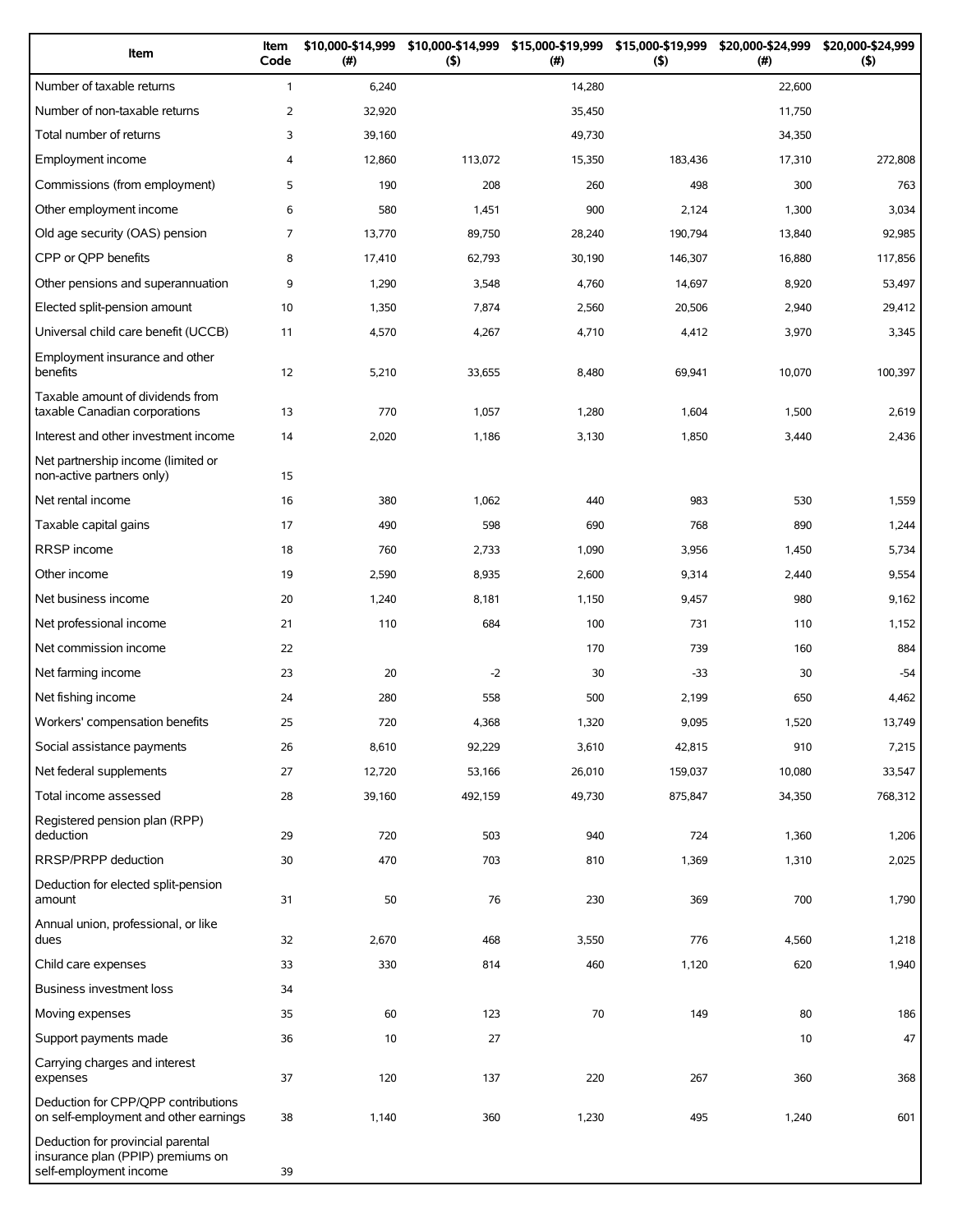| Item                                                                   | Item<br>Code | \$10,000-\$14,999<br>(#) | \$10,000-\$14,999<br>(5) | \$15,000-\$19,999<br>(# ) | \$15,000-\$19,999<br>(5) | \$20,000-\$24,999<br>$(\#)$ | \$20,000-\$24,999<br>(5) |
|------------------------------------------------------------------------|--------------|--------------------------|--------------------------|---------------------------|--------------------------|-----------------------------|--------------------------|
| Exploration and development<br>expenses                                | 40           |                          |                          |                           |                          |                             |                          |
| Other employment expenses                                              | 41           | 60                       | 113                      | 130                       | 193                      | 260                         | 489                      |
| Clergy residence deduction                                             | 42           |                          |                          |                           |                          |                             |                          |
| Other deductions                                                       | 43           | 690                      | 667                      | 1,170                     | 1,035                    | 1,470                       | 1,136                    |
| Total deductions before adjustments                                    | 44           | 5,130                    | 4,010                    | 6,910                     | 6,542                    | 9,100                       | 11,069                   |
| Social benefits repayment                                              | 45           |                          |                          |                           |                          |                             |                          |
| Net income                                                             | 46           | 39,150                   | 488,194                  | 49,730                    | 869,385                  | 34,350                      | 757,271                  |
| Canadian Forces personnel and<br>police deduction                      | 47           |                          |                          |                           |                          |                             |                          |
| Security options deductions                                            | 48           |                          |                          |                           |                          |                             |                          |
| Other payments deduction                                               | 49           | 21,660                   | 149,763                  | 30,250                    | 210,947                  | 11,920                      | 54,511                   |
| Non-capital losses of other years                                      | 50           | 30                       | 65                       | 30                        | 79                       | 20                          | 107                      |
| Net capital losses of other years                                      | 51           | 20                       | 33                       |                           |                          | 80                          | 97                       |
| Capital gains deduction                                                | 52           |                          |                          |                           |                          |                             |                          |
| Northern residents deductions                                          | 53           | 150                      | 349                      | 320                       | 1,033                    | 500                         | 1,917                    |
| Additional deductions                                                  | 54           | 120                      | 316                      | 220                       | 935                      | 270                         | 1,333                    |
| Farming/fishing losses of prior years                                  | 55           |                          |                          |                           |                          |                             |                          |
| Total deductions from net income                                       | 56           | 21,880                   | 150,526                  | 30,640                    | 213,033                  | 12,530                      | 57,983                   |
| Taxable income assessed                                                | 57           | 34,170                   | 337,789                  | 48,610                    | 656,506                  | 34,090                      | 699,350                  |
| Basic personal amount                                                  | 58           | 39,160                   | 447,869                  | 49,730                    | 569,567                  | 34,350                      | 393,593                  |
| Age amount                                                             | 59           | 13,890                   | 98,823                   | 28,320                    | 201,724                  | 13,910                      | 99,062                   |
| Spouse or common-law partner<br>amount                                 | 60           | 1,370                    | 10,577                   | 2,870                     | 13,000                   | 2,680                       | 12,371                   |
| Amount for an eligible dependant                                       | 61           | 1,310                    | 14,433                   | 1,670                     | 18,352                   | 1,540                       | 16,729                   |
| Family caregiver amount for children<br>under 18 years of age          | 62           | 130                      | 329                      | 180                       | 468                      | 150                         | 390                      |
| Amount for infirm dependants age 18<br>or older                        | 63           | 20                       | 99                       | 30                        | 157                      | 50                          | 260                      |
| CPP or QPP contributions through<br>employment                         | 64           | 11,910                   | 3,989                    | 14,710                    | 7,185                    | 16,770                      | 11,226                   |
| CPP or OPP contributions on<br>self-employment and other earnings      | 65           | 1,140                    | 360                      | 1,230                     | 495                      | 1,240                       | 601                      |
| Employment insurance premiums                                          | 66           | 11,610                   | 2,129                    | 14,510                    | 3,484                    | 16,840                      | 5,197                    |
| PPIP premiums paid                                                     | 67           |                          |                          |                           |                          |                             |                          |
| PPIP premiums payable on<br>employment income                          | 68           |                          |                          |                           |                          |                             |                          |
| PPIP premiums payable on<br>self-employment income                     | 69           |                          |                          |                           |                          |                             |                          |
| Volunteer firefighters' amount/search<br>and rescue volunteers' amount | 70           | 80                       | 240                      | 120                       | 363                      | 240                         | 717                      |
| Canada employment amount                                               | 71           | 13,100                   | 14,454                   | 15,810                    | 17,591                   | 18,160                      | 20,070                   |
| Public transit amount                                                  | 72           | 240                      | 90                       | 200                       | 91                       | 230                         | 103                      |
| Children's arts amount                                                 | 73           | 80                       | 22                       | 110                       | 36                       | 160                         | 47                       |
| Home accessibility expenses                                            | 74           |                          |                          |                           |                          | 20                          | 43                       |
| Home buyers' amount                                                    | 75           |                          |                          | 20                        | 96                       | 60                          | 244                      |
| Pension income amount                                                  | 76           | 2,530                    | 4,011                    | 7,000                     | 11,447                   | 11,200                      | 21,246                   |
| Caregiver amount                                                       | 77           | 80                       | 415                      | 200                       | 974                      | 320                         | 1,477                    |
| Disability amount                                                      | 78           | 2,110                    | 16,739                   | 2,200                     | 17,504                   | 2,320                       | 18,453                   |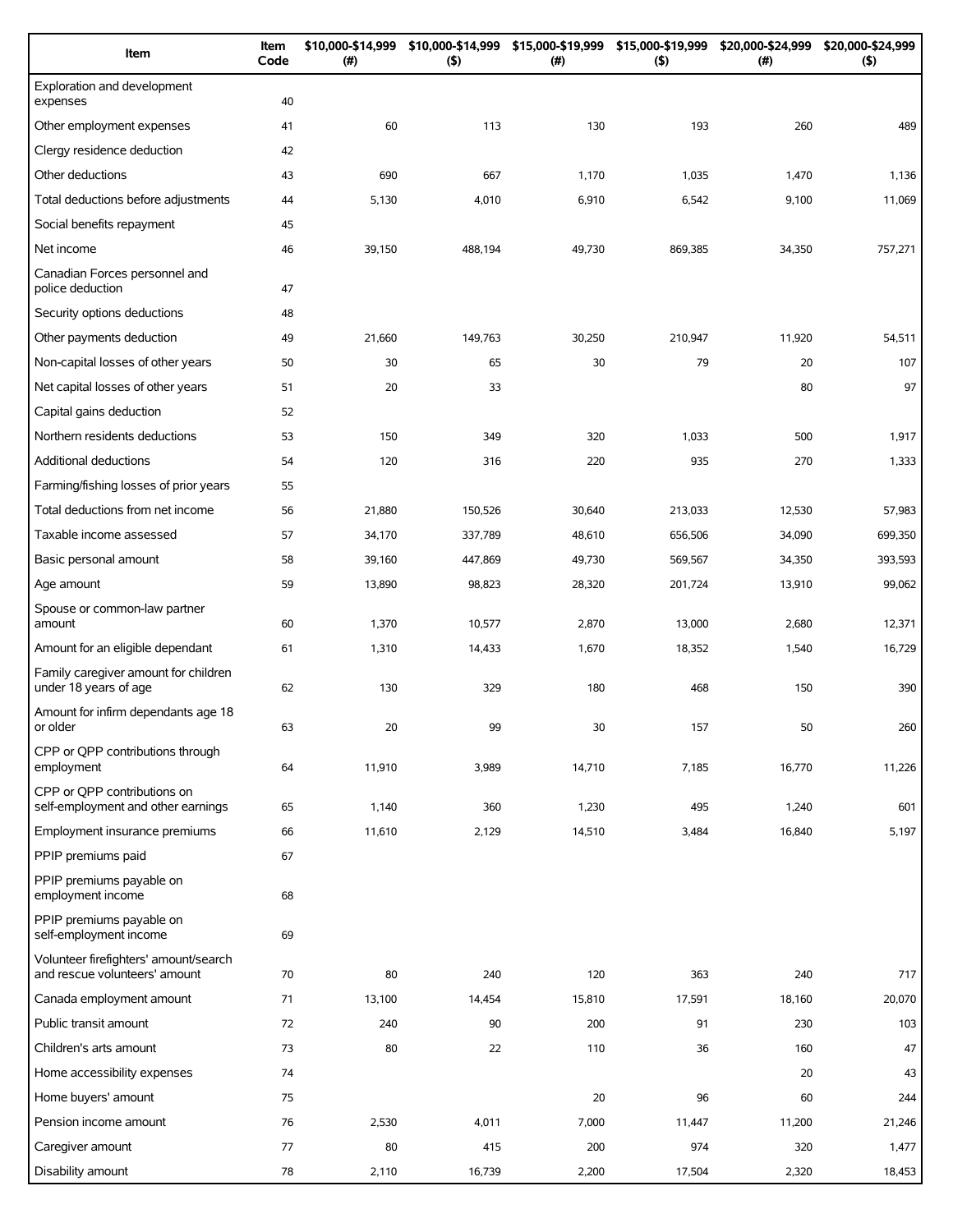| Item                                                                 | Item<br>Code | \$10,000-\$14,999<br>(#) | \$10,000-\$14,999<br>(5) | $(\#)$ | \$15,000-\$19,999 \$15,000-\$19,999 \$20,000-\$24,999<br>(5) | (#)    | \$20,000-\$24,999<br>(5) |
|----------------------------------------------------------------------|--------------|--------------------------|--------------------------|--------|--------------------------------------------------------------|--------|--------------------------|
| Disability amount transferred from a<br>dependant                    | 79           | 150                      | 1,670                    | 280    | 2,907                                                        | 350    | 3,475                    |
| Interest paid on student loans                                       | 80           | 140                      | 56                       | 390    | 155                                                          | 610    | 247                      |
| Tuition, education, and textbook<br>amounts                          | 81           | 1,630                    | 1,399                    | 4,060  | 13,336                                                       | 3,160  | 17,343                   |
| Tuition, education, and textbook<br>amounts transferred from a child | 82           | 20                       | 47                       | 60     | 208                                                          | 150    | 604                      |
| Amounts transferred from spouse or<br>common-law partner             | 83           | 5,200                    | 29,065                   | 5,390  | 34,842                                                       | 3,180  | 20,612                   |
| Medical expenses                                                     | 84           | 3,430                    | 5,026                    | 6,850  | 12,677                                                       | 10,520 | 21,933                   |
| Total tax credits on personal amounts                                | 85           | 39,160                   | 97,781                   | 49,730 | 139,000                                                      | 34,350 | 99,908                   |
| Allowable charitable donations and<br>government gifts               | 86           | 710                      | 381                      | 2,630  | 1,868                                                        | 4,870  | 3,494                    |
| Eligible cultural and ecological gifts                               | 87           |                          |                          |        |                                                              |        |                          |
| Total tax credit on donations and gifts                              | 88           | 700                      | 97                       | 2,590  | 485                                                          | 4,810  | 918                      |
| Total federal non-refundable tax<br>credits                          | 89           | 39,160                   | 97,878                   | 49,730 | 139,485                                                      | 34,350 | 100,825                  |
| Federal dividend tax credit                                          | 90           | 220                      | 12                       | 450    | 53                                                           | 890    | 157                      |
| Minimum tax carryover                                                | 91           |                          |                          |        |                                                              |        |                          |
| Basic federal tax                                                    | 92           | 3,060                    | 567                      | 10,880 | 5,779                                                        | 18,160 | 16,637                   |
| Federal foreign tax credit                                           | 93           |                          |                          |        |                                                              |        |                          |
| Federal political contribution tax credit                            | 94           |                          |                          |        |                                                              |        |                          |
| Investment tax credit                                                | 95           |                          |                          | 40     | 16                                                           | 40     | 15                       |
| Labour-sponsored funds tax credit<br>(federally registered)          | 96           |                          |                          |        |                                                              |        |                          |
| Labour-sponsored funds tax credit<br>(provincially registered)       | 97           |                          |                          |        |                                                              |        |                          |
| Alternative minimum tax payable                                      | 98           |                          |                          |        |                                                              |        |                          |
| Net federal tax                                                      | 99           | 3,030                    | 567                      | 10,840 | 5,762                                                        | 18,120 | 16,614                   |
| CPP contributions on<br>self-employment                              | 100          | 1,140                    | 720                      | 1,230  | 990                                                          | 1,240  | 1,203                    |
| Social Benefits repayment                                            | 101          |                          |                          |        |                                                              |        |                          |
| Working income tax benefit (WITB)                                    | 102          | 3,880                    | 3,444                    | 4,570  | 2,511                                                        | 1,730  | 1,482                    |
| Children's fitness tax credit                                        | 103          | 230                      | 17                       | 350    | 25                                                           | 480    | 34                       |
| Eligible educator school supply tax<br>credit                        | 104          |                          |                          |        |                                                              |        |                          |
| Net provincial or territorial tax                                    | 105          | 4,030                    | 972                      | 9,460  | 3,697                                                        | 21,770 | 14,310                   |
| Total tax payable                                                    | 106          | 6,240                    | 2,261                    | 14,280 | 10,453                                                       | 22,600 | 32,132                   |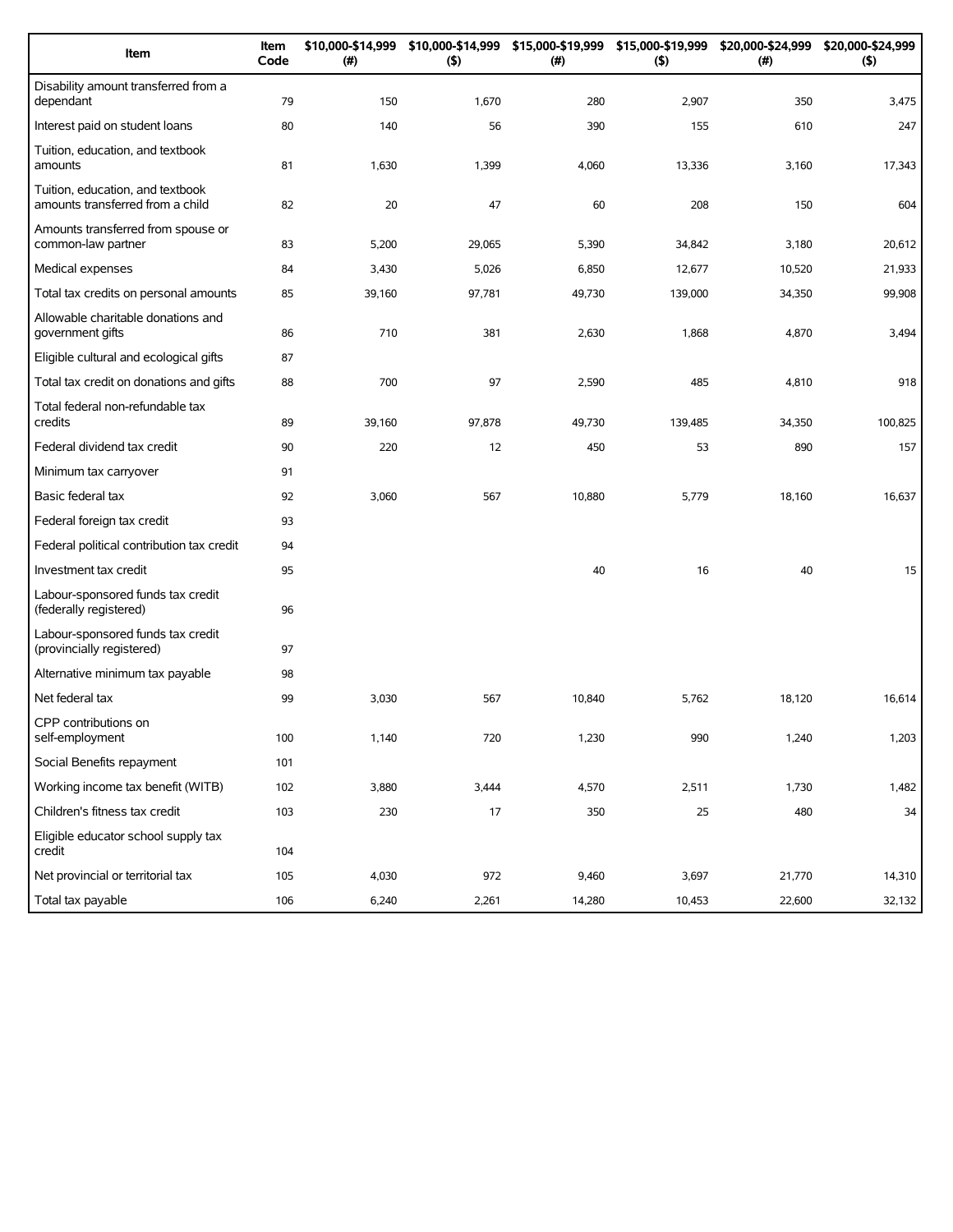| Item                                                                                             | Item<br>Code   | \$25,000-\$29,999<br>(#) | \$25,000-\$29,999<br>(5) | \$30,000-\$34,999<br>(# ) | \$30,000-\$34,999<br>(5) | \$35,000-\$39,999<br>(# ) | \$35,000-\$39,999<br>(5) |
|--------------------------------------------------------------------------------------------------|----------------|--------------------------|--------------------------|---------------------------|--------------------------|---------------------------|--------------------------|
| Number of taxable returns                                                                        | $\mathbf{1}$   | 25,830                   |                          | 25,190                    |                          | 23,370                    |                          |
| Number of non-taxable returns                                                                    | $\overline{2}$ | 3,520                    |                          | 1,550                     |                          | 670                       |                          |
| Total number of returns                                                                          | 3              | 29,350                   |                          | 26,750                    |                          | 24,040                    |                          |
| Employment income                                                                                | 4              | 18,240                   | 356,238                  | 17,770                    | 408,082                  | 16,340                    | 449,050                  |
| Commissions (from employment)                                                                    | 5              | 310                      | 1,214                    | 310                       | 1,749                    | 290                       | 2,084                    |
| Other employment income                                                                          | 6              | 1,780                    | 3,946                    | 2,280                     | 5,103                    | 2,530                     | 6,076                    |
| Old age security (OAS) pension                                                                   | $\overline{7}$ | 8,040                    | 53,231                   | 6,760                     | 44,566                   | 5,960                     | 38,959                   |
| CPP or QPP benefits                                                                              | 8              | 11,390                   | 78,073                   | 10,120                    | 71,353                   | 9,070                     | 66,179                   |
| Other pensions and superannuation                                                                | 9              | 7,130                    | 78,392                   | 6,650                     | 98,001                   | 6,210                     | 116,723                  |
| Elected split-pension amount                                                                     | 10             | 2,420                    | 29,407                   | 2,360                     | 29,323                   | 2,280                     | 26,540                   |
| Universal child care benefit (UCCB)                                                              | 11             | 4,050                    | 3,322                    | 3,630                     | 2,959                    | 3,110                     | 2,506                    |
| Employment insurance and other<br>benefits                                                       | 12             | 10,750                   | 131,500                  | 10,060                    | 133,228                  | 8,620                     | 113,902                  |
| Taxable amount of dividends from<br>taxable Canadian corporations                                | 13             | 1,550                    | 3,453                    | 1,760                     | 4,766                    | 1,950                     | 6,421                    |
| Interest and other investment income                                                             | 14             | 3,120                    | 2,399                    | 3,320                     | 2,723                    | 3,440                     | 2,858                    |
| Net partnership income (limited or<br>non-active partners only)                                  | 15             |                          |                          |                           |                          |                           |                          |
| Net rental income                                                                                | 16             | 580                      | 1,283                    | 650                       | 1,531                    | 740                       | 1,578                    |
| Taxable capital gains                                                                            | 17             | 830                      | 1,155                    | 1,010                     | 1,596                    | 1,100                     | 1,993                    |
| RRSP income                                                                                      | 18             | 1,560                    | 7,351                    | 1,780                     | 9,169                    | 1,830                     | 10,371                   |
| Other income                                                                                     | 19             | 2,470                    | 10,239                   | 2,630                     | 12,523                   | 2,730                     | 13,170                   |
| Net business income                                                                              | 20             | 880                      | 9,555                    | 780                       | 7,916                    | 770                       | 9,078                    |
| Net professional income                                                                          | 21             | 110                      | 1,139                    | 80                        | 819                      | 80                        | 939                      |
| Net commission income                                                                            | 22             | 170                      | 918                      | 160                       | 1,170                    | 160                       | 1,355                    |
| Net farming income                                                                               | 23             | 20                       | $-58$                    | 10                        | 12                       | 30                        | 45                       |
| Net fishing income                                                                               | 24             | 960                      | 8,895                    | 1,020                     | 10,370                   | 900                       | 12,007                   |
| Workers' compensation benefits                                                                   | 25             | 1,240                    | 14,516                   | 1,130                     | 15,744                   | 1,020                     | 13,681                   |
| Social assistance payments                                                                       | 26             | 470                      | 3,261                    | 260                       | 1,977                    | 140                       | 1,161                    |
| Net federal supplements                                                                          | 27             | 2,260                    | 6,288                    | 780                       | 2,271                    | 450                       | 1,141                    |
| Total income assessed                                                                            | 28             | 29,350                   | 806,530                  | 26,750                    | 867,676                  | 24,040                    | 898,557                  |
| Registered pension plan (RPP)<br>deduction                                                       | 29             | 2,210                    | 2,410                    | 2,880                     | 3,876                    | 4,200                     | 7,461                    |
| RRSP/PRPP deduction                                                                              | 30             | 1,940                    | 3,649                    | 2,570                     | 5,120                    | 3,070                     | 7,241                    |
| Deduction for elected split-pension<br>amount                                                    | 31             | 1,430                    | 5,561                    | 2,030                     | 10,907                   | 2,290                     | 15,803                   |
| Annual union, professional, or like<br>dues                                                      | 32             | 5,690                    | 1,808                    | 6,150                     | 2,249                    | 6,440                     | 2,740                    |
| Child care expenses                                                                              | 33             | 810                      | 2,796                    | 950                       | 3,723                    | 1,020                     | 4,182                    |
| Business investment loss                                                                         | 34             |                          |                          |                           |                          |                           |                          |
| Moving expenses                                                                                  | 35             | 100                      | 280                      | 100                       | 263                      | 70                        | 231                      |
| Support payments made                                                                            | 36             |                          |                          | 20                        | 121                      |                           |                          |
| Carrying charges and interest<br>expenses                                                        | 37             | 380                      | 488                      | 490                       | 551                      | 570                       | 746                      |
| Deduction for CPP/QPP contributions<br>on self-employment and other earnings                     | 38             | 1,550                    | 798                      | 1,480                     | 794                      | 1,400                     | 938                      |
| Deduction for provincial parental<br>insurance plan (PPIP) premiums on<br>self-employment income | 39             |                          |                          |                           |                          |                           |                          |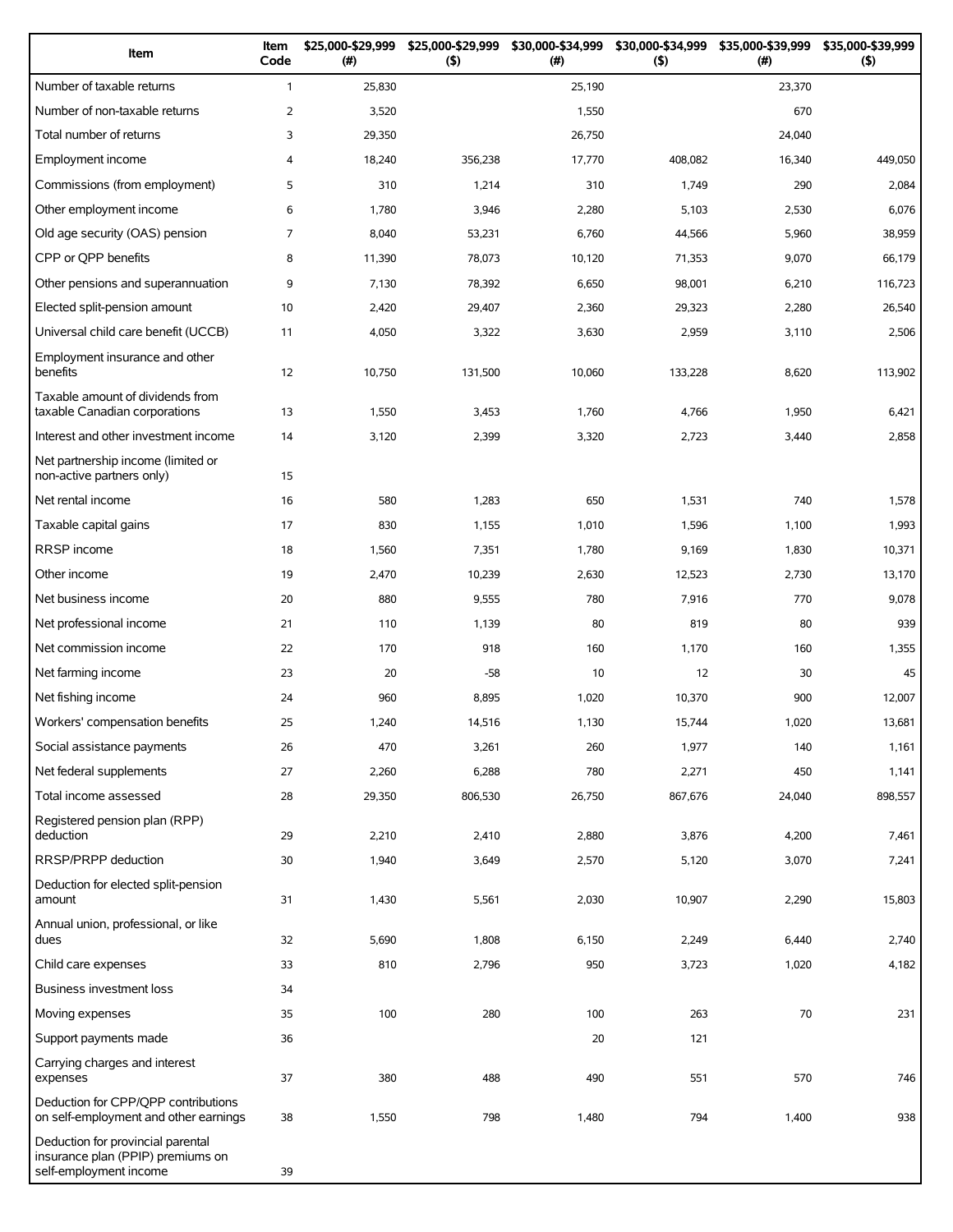| Item                                                                   | Item<br>Code | \$25,000-\$29,999<br>(#) | \$25,000-\$29,999<br>(5) | \$30,000-\$34,999<br>(#) | \$30,000-\$34,999<br>(5) | \$35,000-\$39,999<br>$(\#)$ | \$35,000-\$39,999<br>(5) |
|------------------------------------------------------------------------|--------------|--------------------------|--------------------------|--------------------------|--------------------------|-----------------------------|--------------------------|
| Exploration and development<br>expenses                                | 40           |                          |                          |                          |                          |                             |                          |
| Other employment expenses                                              | 41           | 430                      | 838                      | 560                      | 1,389                    | 630                         | 1,564                    |
| Clergy residence deduction                                             | 42           | 30                       | 175                      | 50                       | 391                      | 70                          | 635                      |
| Other deductions                                                       | 43           |                          |                          | 1,480                    | 1,012                    | 1,230                       | 910                      |
| Total deductions before adjustments                                    | 44           | 11,500                   | 19,973                   | 12,840                   | 30,469                   | 13,640                      | 42,618                   |
| Social benefits repayment                                              | 45           |                          |                          |                          |                          |                             |                          |
| Net income                                                             | 46           | 29,350                   | 786,562                  | 26,740                   | 837,251                  | 24,040                      | 855,939                  |
| Canadian Forces personnel and<br>police deduction                      | 47           |                          |                          |                          |                          |                             |                          |
| Security options deductions                                            | 48           |                          |                          |                          |                          |                             |                          |
| Other payments deduction                                               | 49           | 3,820                    | 24,065                   | 2,110                    | 19,993                   | 1,580                       | 15,983                   |
| Non-capital losses of other years                                      | 50           | 20                       | 125                      | 20                       | 129                      | 30                          | 222                      |
| Net capital losses of other years                                      | 51           |                          |                          | 110                      | 93                       | 140                         | 134                      |
| Capital gains deduction                                                | 52           |                          |                          |                          |                          | 10                          | 190                      |
| Northern residents deductions                                          | 53           | 610                      | 2,639                    | 630                      | 2,928                    | 660                         | 3,226                    |
| Additional deductions                                                  | 54           | 260                      | 1,546                    | 200                      | 1,636                    | 150                         | 1,356                    |
| Farming/fishing losses of prior years                                  | 55           |                          |                          |                          |                          |                             |                          |
| Total deductions from net income                                       | 56           | 4,680                    | 28,490                   | 3,020                    | 24,877                   | 2,520                       | 21,120                   |
| Taxable income assessed                                                | 57           | 29,180                   | 758,136                  | 26,600                   | 812,408                  | 23,950                      | 834,937                  |
| Basic personal amount                                                  | 58           | 29,350                   | 336,412                  | 26,750                   | 306,686                  | 24,040                      | 275,607                  |
| Age amount                                                             | 59           | 8,110                    | 57,738                   | 6,830                    | 48,614                   | 6,040                       | 42,244                   |
| Spouse or common-law partner<br>amount                                 | 60           | 2,240                    | 12,362                   | 1,700                    | 11,259                   | 1,450                       | 9,710                    |
| Amount for an eligible dependant                                       | 61           | 1,440                    | 15,487                   | 1,220                    | 13,046                   | 1,050                       | 11,218                   |
| Family caregiver amount for children<br>under 18 years of age          | 62           | 190                      | 475                      | 210                      | 522                      | 200                         | 475                      |
| Amount for infirm dependants age 18<br>or older                        | 63           | 40                       | 223                      | 60                       | 313                      | 50                          | 283                      |
| CPP or QPP contributions through<br>employment                         | 64           | 17,710                   | 15,098                   | 17,270                   | 17,728                   | 15,810                      | 19,757                   |
| CPP or OPP contributions on<br>self-employment and other earnings      | 65           | 1,550                    | 798                      | 1,480                    | 794                      | 1,400                       | 938                      |
| Employment insurance premiums                                          | 66           | 18,040                   | 6,820                    | 17,540                   | 7,754                    | 16,170                      | 8,518                    |
| PPIP premiums paid                                                     | 67           |                          |                          |                          |                          |                             |                          |
| PPIP premiums payable on<br>employment income                          | 68           |                          |                          |                          |                          |                             |                          |
| PPIP premiums payable on<br>self-employment income                     | 69           |                          |                          |                          |                          |                             |                          |
| Volunteer firefighters' amount/search<br>and rescue volunteers' amount | 70           | 310                      | 915                      | 400                      | 1,209                    | 440                         | 1,332                    |
| Canada employment amount                                               | 71           | 19,400                   | 21,267                   | 19,180                   | 20,840                   | 17,830                      | 19,253                   |
| Public transit amount                                                  | 72           | 220                      | 119                      | 160                      | 84                       | 170                         | 91                       |
| Children's arts amount                                                 | 73           | 240                      | 72                       | 300                      | 90                       | 300                         | 87                       |
| Home accessibility expenses                                            | 74           |                          |                          |                          |                          |                             |                          |
| Home buyers' amount                                                    | 75           | 100                      | 464                      | 140                      | 607                      | 170                         | 755                      |
| Pension income amount                                                  | 76           | 8,770                    | 17,275                   | 7,880                    | 15,597                   | 7,370                       | 14,608                   |
| Caregiver amount                                                       | 77           | 430                      | 2,210                    | 450                      | 2,195                    | 410                         | 2,160                    |
| Disability amount                                                      | 78           | 1,950                    | 15,577                   | 1,660                    | 13,258                   | 1,350                       | 10,815                   |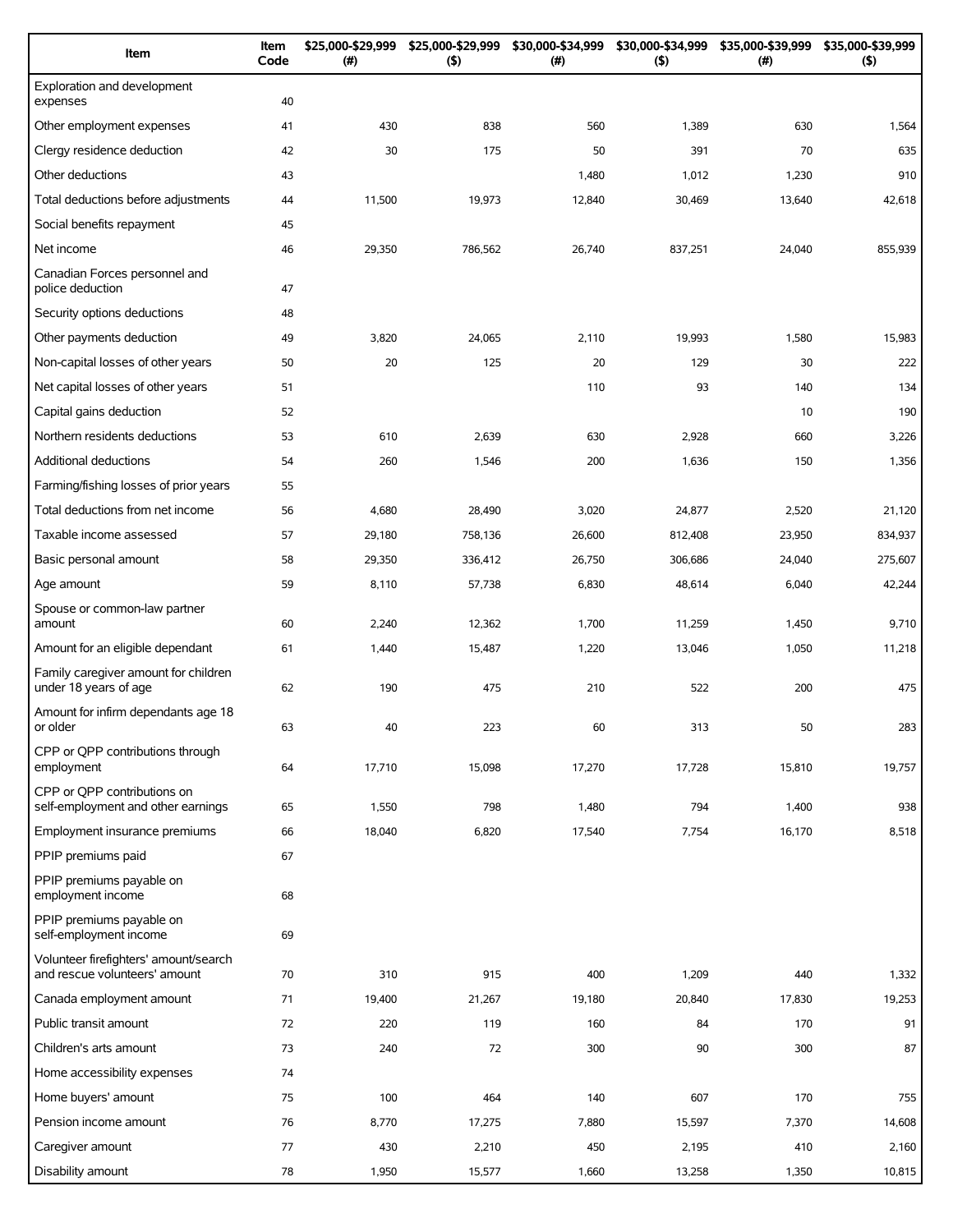| Item                                                                 | Item<br>Code | \$25,000-\$29,999<br>(#) | \$25,000-\$29,999<br>(5) | \$30,000-\$34,999<br>(# ) | \$30,000-\$34,999<br>(5) | \$35,000-\$39,999<br>(#) | \$35,000-\$39,999<br>(5) |
|----------------------------------------------------------------------|--------------|--------------------------|--------------------------|---------------------------|--------------------------|--------------------------|--------------------------|
| Disability amount transferred from a<br>dependant                    | 79           | 470                      | 4,718                    | 510                       | 5,118                    | 470                      | 4,838                    |
| Interest paid on student loans                                       | 80           | 800                      | 389                      | 820                       | 381                      | 830                      | 421                      |
| Tuition, education, and textbook<br>amounts                          | 81           | 2,870                    | 18,144                   | 2,180                     | 14,578                   | 1,760                    | 11,802                   |
| Tuition, education, and textbook<br>amounts transferred from a child | 82           | 220                      | 902                      | 320                       | 1,376                    | 330                      | 1,455                    |
| Amounts transferred from spouse or<br>common-law partner             | 83           | 2,450                    | 15.805                   | 1,790                     | 10,314                   | 1,290                    | 7,122                    |
| Medical expenses                                                     | 84           | 11,150                   | 25,543                   | 10,170                    | 25,110                   | 9,030                    | 22,616                   |
| Total tax credits on personal amounts                                | 85           | 29,350                   | 85,328                   | 26,750                    | 77,628                   | 24,040                   | 69,922                   |
| Allowable charitable donations and<br>government gifts               | 86           | 5,640                    | 4,501                    | 5,880                     | 4,966                    | 5,900                    | 5,340                    |
| Eligible cultural and ecological gifts                               | 87           |                          |                          |                           |                          |                          |                          |
| Total tax credit on donations and gifts                              | 88           | 5,580                    | 1,183                    | 5,810                     | 1,312                    | 5,840                    | 1,431                    |
| Total federal non-refundable tax<br>credits                          | 89           | 29,350                   | 86,511                   | 26,750                    | 78,940                   | 24,040                   | 71,354                   |
| Federal dividend tax credit                                          | 90           | 1,290                    | 291                      | 1,630                     | 478                      | 1,890                    | 673                      |
| Minimum tax carryover                                                | 91           | 20                       | 19                       | 20                        | 25                       | 20                       | 37                       |
| Basic federal tax                                                    | 92           | 22,900                   | 32,045                   | 23,390                    | 45,076                   | 22,220                   | 54,683                   |
| Federal foreign tax credit                                           | 93           |                          |                          | 380                       | 27                       | 440                      | 62                       |
| Federal political contribution tax credit                            | 94           | 20                       | 3                        | 40                        | 3                        | 30                       | 3                        |
| Investment tax credit                                                | 95           | 60                       | 38                       | 70                        | 48                       | 60                       | 43                       |
| Labour-sponsored funds tax credit<br>(federally registered)          | 96           |                          |                          |                           |                          |                          |                          |
| Labour-sponsored funds tax credit<br>(provincially registered)       | 97           |                          |                          |                           |                          |                          |                          |
| Alternative minimum tax payable                                      | 98           |                          |                          |                           |                          |                          |                          |
| Net federal tax                                                      | 99           | 22,880                   | 31,990                   | 23,370                    | 45,001                   | 22,210                   | 54,577                   |
| CPP contributions on<br>self-employment                              | 100          | 1,550                    | 1,596                    | 1,480                     | 1,589                    | 1,400                    | 1,876                    |
| Social Benefits repayment                                            | 101          |                          |                          |                           |                          |                          |                          |
| Working income tax benefit (WITB)                                    | 102          | 1,260                    | 513                      | 170                       | 70                       | 40                       | 18                       |
| Children's fitness tax credit                                        | 103          | 610                      | 45                       | 730                       | 56                       | 840                      | 60                       |
| Eligible educator school supply tax<br>credit                        | 104          |                          |                          | $10$                      | $\mathbf{1}$             | 20                       | 1                        |
| Net provincial or territorial tax                                    | 105          | 24,680                   | 26,092                   | 24,460                    | 33,292                   | 23,200                   | 40,450                   |
| Total tax payable                                                    | 106          | 25,830                   | 59,683                   | 25,190                    | 79,885                   | 23,370                   | 96,909                   |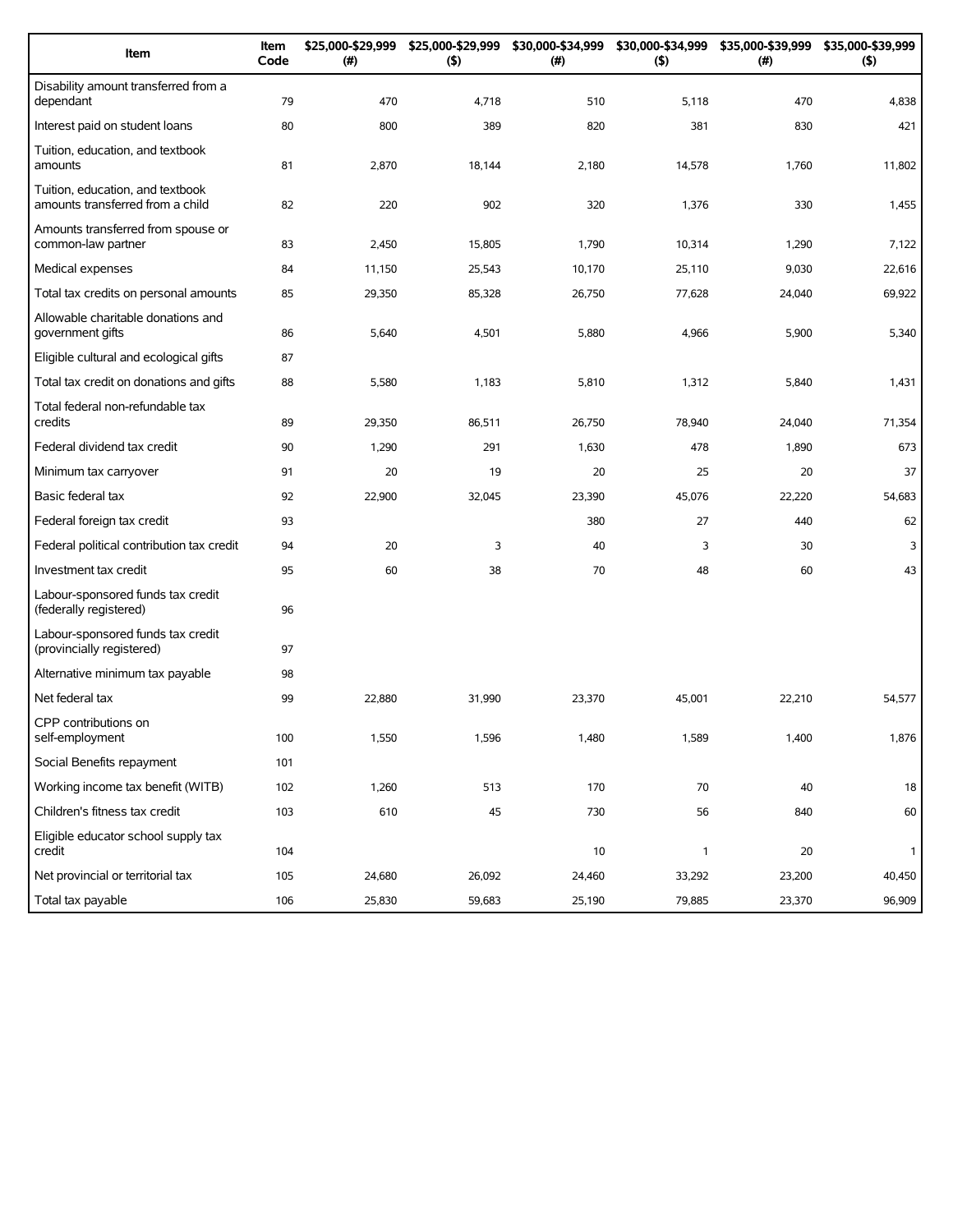| Item                                                                                          | Item<br>Code   | \$40,000-\$44,999<br>(#) | (5)     | \$40,000-\$44,999 \$45,000-\$49,999<br>$(\#)$ | \$45,000-\$49,999<br>(5) | \$50,000-<br>\$54,999<br>(# ) | \$50,000-<br>\$54,999<br>(5) |
|-----------------------------------------------------------------------------------------------|----------------|--------------------------|---------|-----------------------------------------------|--------------------------|-------------------------------|------------------------------|
| Number of taxable returns                                                                     | $\mathbf{1}$   | 21,500                   |         | 20,000                                        |                          | 15,510                        |                              |
| Number of non-taxable returns                                                                 | 2              | 260                      |         | 130                                           |                          | 70                            |                              |
| Total number of returns                                                                       | 3              | 21,760                   |         | 20,140                                        |                          | 15,580                        |                              |
| Employment income                                                                             | $\overline{4}$ | 15,760                   | 529,470 | 14,270                                        | 540,372                  | 11,900                        | 509,171                      |
| Commissions (from employment)                                                                 | 5              | 320                      | 2,741   | 270                                           | 3,244                    | 230                           | 2,983                        |
| Other employment income                                                                       | 6              | 2,420                    | 5,797   | 2,720                                         | 7,101                    | 2,310                         | 5,350                        |
| Old age security (OAS) pension                                                                | $\overline{7}$ | 4,680                    | 30,542  | 4,460                                         | 29,225                   | 2,760                         | 17,938                       |
| CPP or OPP benefits                                                                           | 8              | 7,300                    | 54,646  | 7,270                                         | 54,211                   | 4,790                         | 36,358                       |
| Other pensions and superannuation                                                             | 9              | 5,390                    | 126,249 | 5,580                                         | 148,011                  | 3,710                         | 113,197                      |
| Elected split-pension amount                                                                  | 10             | 1,280                    | 16,305  | 1,990                                         | 24,304                   | 790                           | 8,650                        |
| Universal child care benefit (UCCB)                                                           | 11             | 2,900                    | 2,378   | 2,550                                         | 2,075                    | 1,970                         | 1,657                        |
| Employment insurance and other benefits                                                       | 12             | 6,940                    | 86,305  | 5,680                                         | 69,805                   | 4,410                         | 54,390                       |
| Taxable amount of dividends from taxable Canadian<br>corporations                             | 13             | 1,890                    | 6,733   | 2,080                                         | 7,605                    | 1,670                         | 7,577                        |
| Interest and other investment income                                                          | 14             | 3,100                    | 2,565   | 3,320                                         | 3,322                    | 2,580                         | 2,542                        |
| Net partnership income (limited or non-active partners<br>only)                               | 15             |                          |         |                                               |                          |                               |                              |
| Net rental income                                                                             | 16             | 770                      | 1,499   | 870                                           | 1,884                    | 760                           | 1,695                        |
| Taxable capital gains                                                                         | 17             | 1,050                    | 1,659   | 1,210                                         | 2,366                    | 970                           | 2,144                        |
| <b>RRSP</b> income                                                                            | 18             | 1,850                    | 11,002  | 1,900                                         | 11,064                   | 1,630                         | 10,129                       |
| Other income                                                                                  | 19             | 2,470                    | 13,069  | 2,560                                         | 13,276                   | 2,030                         | 11,729                       |
| Net business income                                                                           | 20             | 690                      | 7,917   | 670                                           | 7,934                    | 530                           | 6,769                        |
| Net professional income                                                                       | 21             | 90                       | 1,507   | 90                                            | 1,240                    | 70                            | 937                          |
| Net commission income                                                                         | 22             | 130                      | 1,136   | 170                                           | 2,160                    | 110                           | 1,591                        |
| Net farming income                                                                            | 23             | 20                       | $-59$   |                                               |                          |                               |                              |
| Net fishing income                                                                            | 24             | 730                      | 12,871  | 750                                           | 16,779                   | 620                           | 16,603                       |
| Workers' compensation benefits                                                                | 25             | 750                      | 7,884   | 620                                           | 6,686                    | 490                           | 4,925                        |
| Social assistance payments                                                                    | 26             | 70                       | 617     | 40                                            | 300                      | 30                            | 291                          |
| Net federal supplements                                                                       | 27             | 250                      | 613     | 160                                           | 361                      | 70                            | 142                          |
| Total income assessed                                                                         | 28             | 21,760                   | 924,112 | 20,140                                        | 954,004                  | 15,580                        | 817,377                      |
| Registered pension plan (RPP) deduction                                                       | 29             | 5,920                    | 14,802  | 6,030                                         | 17,721                   | 5,340                         | 17,705                       |
| RRSP/PRPP deduction                                                                           | 30             | 3,550                    | 9,200   | 3,680                                         | 10,312                   | 3,510                         | 12,176                       |
| Deduction for elected split-pension amount                                                    | 31             | 2,360                    | 20,557  | 2,320                                         | 23,067                   | 1,900                         | 20,595                       |
| Annual union, professional, or like dues                                                      | 32             | 7,360                    | 3,798   | 7,160                                         | 4,089                    | 6,180                         | 3,949                        |
| Child care expenses                                                                           | 33             | 1,120                    | 5,164   | 1,060                                         | 5,153                    | 940                           | 4,893                        |
| <b>Business investment loss</b>                                                               | 34             |                          |         |                                               |                          |                               |                              |
| Moving expenses                                                                               | 35             | 110                      | 309     | 100                                           | 349                      | 70                            | 331                          |
| Support payments made                                                                         | 36             | 20                       | 120     | 20                                            | 136                      | 30                            | 199                          |
| Carrying charges and interest expenses                                                        | 37             | 560                      | 734     | 620                                           | 800                      | 540                           | 946                          |
| Deduction for CPP/QPP contributions on<br>self-employment and other earnings                  | 38             | 1,170                    | 982     | 1,200                                         | 1,192                    | 1,000                         | 1,116                        |
| Deduction for provincial parental insurance plan<br>(PPIP) premiums on self-employment income | 39             |                          |         |                                               |                          |                               |                              |
| Exploration and development expenses                                                          | 40             |                          |         |                                               |                          |                               |                              |
| Other employment expenses                                                                     | 41             | 690                      | 1,938   | 670                                           | 2,093                    | 640                           | 2,177                        |
| Clergy residence deduction                                                                    | 42             | 60                       | 543     | 60                                            | 562                      | 70                            | 629                          |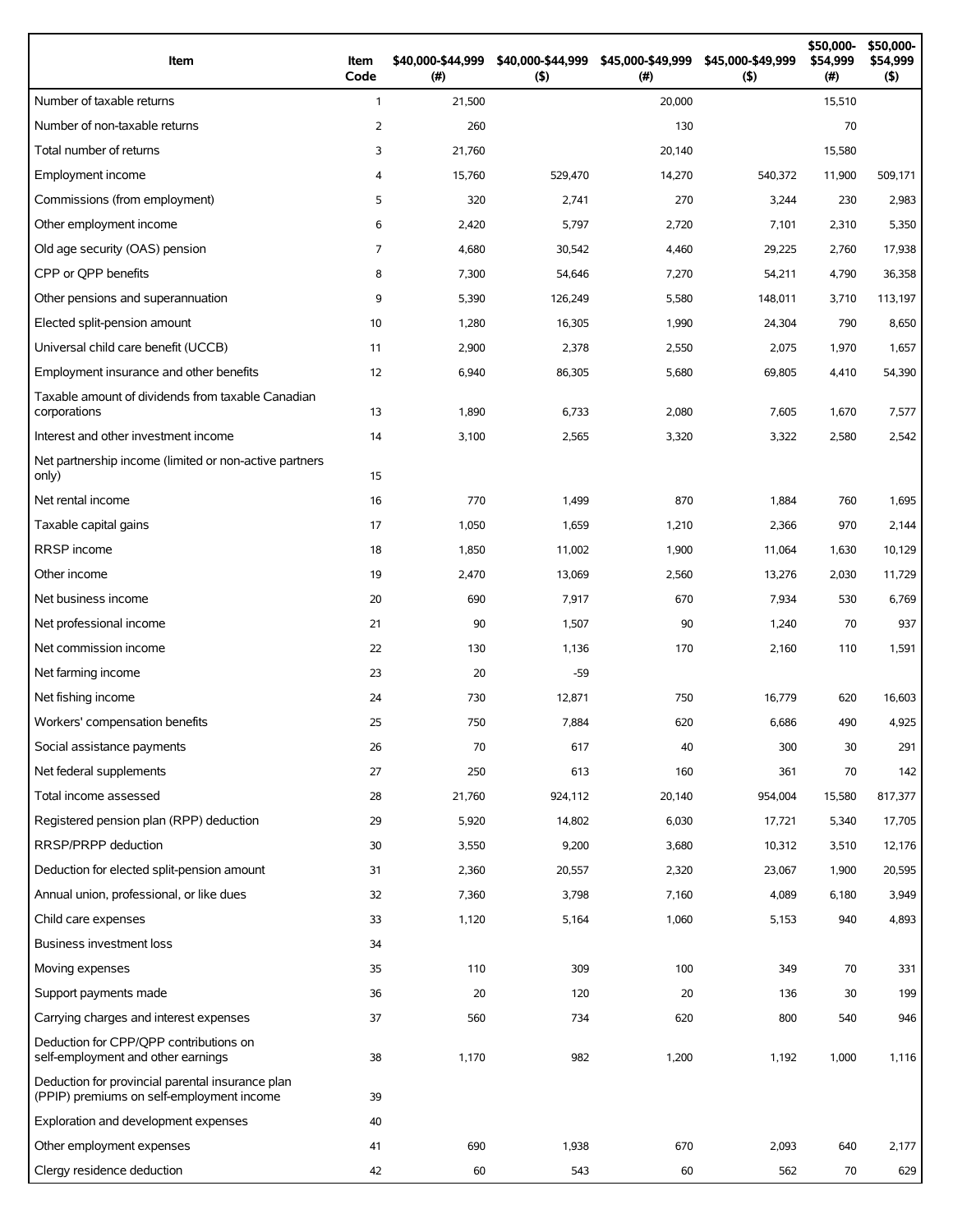| Item                                                                 | Item<br>Code | \$40,000-\$44,999<br>(#) | \$40,000-\$44,999<br>(5) | \$45,000-\$49,999<br>(# ) | \$45,000-\$49,999<br>(5) | \$50,000-<br>\$54,999<br>$(\#)$ | \$50,000-<br>\$54,999<br>$($ \$) |
|----------------------------------------------------------------------|--------------|--------------------------|--------------------------|---------------------------|--------------------------|---------------------------------|----------------------------------|
| Other deductions                                                     | 43           | 1,000                    | 934                      | 900                       | 768                      | 650                             | 693                              |
| Total deductions before adjustments                                  | 44           | 14,440                   | 59,108                   | 13,910                    | 66,278                   | 11,870                          | 65,690                           |
| Social benefits repayment                                            | 45           |                          |                          |                           |                          |                                 |                                  |
| Net income                                                           | 46           | 21,760                   | 865,009                  | 20,140                    | 887,748                  | 15,580                          | 751,902                          |
| Canadian Forces personnel and police deduction                       | 47           |                          |                          |                           |                          |                                 |                                  |
| Security options deductions                                          | 48           |                          |                          |                           |                          |                                 |                                  |
| Other payments deduction                                             | 49           | 1,060                    | 9,114                    | 810                       | 7,348                    | 590                             | 5,357                            |
| Non-capital losses of other years                                    | 50           | 20                       | 53                       | 10                        | 101                      |                                 |                                  |
| Net capital losses of other years                                    | 51           | 140                      | 158                      | 150                       | 241                      | 110                             | 142                              |
| Capital gains deduction                                              | 52           |                          |                          |                           |                          |                                 |                                  |
| Northern residents deductions                                        | 53           | 580                      | 3,095                    | 630                       | 3,286                    | 630                             | 3,594                            |
| Additional deductions                                                | 54           | 110                      | 1,294                    | 90                        | 797                      | 50                              | 375                              |
| Farming/fishing losses of prior years                                | 55           |                          |                          |                           |                          |                                 |                                  |
| Total deductions from net income                                     | 56           | 1,880                    | 13,877                   | 1,660                     | 11,870                   | 1,370                           | 9,642                            |
| Taxable income assessed                                              | 57           | 21,720                   | 851,158                  | 20,110                    | 875,884                  | 15,560                          | 742,288                          |
| Basic personal amount                                                | 58           | 21,760                   | 249,562                  | 20,140                    | 230,940                  | 15,580                          | 178,737                          |
| Age amount                                                           | 59           | 4,740                    | 30,838                   | 4,540                     | 27,044                   | 2,810                           | 15,456                           |
| Spouse or common-law partner amount                                  | 60           | 1,170                    | 7,962                    | 1,040                     | 7,339                    | 910                             | 6,321                            |
| Amount for an eligible dependant                                     | 61           | 910                      | 9,731                    | 730                       | 7,785                    | 540                             | 5,700                            |
| Family caregiver amount for children under 18 years<br>of age        | 62           | 180                      | 445                      | 170                       | 428                      | 120                             | 304                              |
| Amount for infirm dependants age 18 or older                         | 63           | 30                       | 181                      | 40                        | 229                      | 30                              | 161                              |
| CPP or QPP contributions through employment                          | 64           | 15,220                   | 23,633                   | 13,730                    | 24,297                   | 11,490                          | 23,112                           |
| CPP or OPP contributions on self-employment and<br>other earnings    | 65           | 1,170                    | 982                      | 1,200                     | 1,192                    | 1,000                           | 1,116                            |
| Employment insurance premiums                                        | 66           | 15,550                   | 9,964                    | 14,160                    | 10,230                   | 11,800                          | 9,396                            |
| PPIP premiums paid                                                   | 67           |                          |                          |                           |                          |                                 |                                  |
| PPIP premiums payable on employment income                           | 68           |                          |                          |                           |                          |                                 |                                  |
| PPIP premiums payable on self-employment income                      | 69           |                          |                          |                           |                          |                                 |                                  |
| Volunteer firefighters' amount/search and rescue                     |              |                          |                          |                           |                          |                                 |                                  |
| volunteers' amount                                                   | 70           | 410                      | 1,239                    | 410                       | 1,218                    | 380                             | 1,134                            |
| Canada employment amount                                             | 71           | 17,110                   | 18,562                   | 15,660                    | 16,850                   | 12,830                          | 14,010                           |
| Public transit amount                                                | 72           | 130                      | 64                       | 70                        | 37                       |                                 |                                  |
| Children's arts amount                                               | 73           | 370                      | 112                      | 390                       | 118                      | 390                             | 111                              |
| Home accessibility expenses                                          | 74           |                          |                          |                           |                          |                                 |                                  |
| Home buyers' amount                                                  | 75           | 180                      | 801                      | 210                       | 960                      | 150                             | 673                              |
| Pension income amount                                                | 76           | 6,050                    | 11,960                   | 6,390                     | 12,669                   | 4,200                           | 8,292                            |
| Caregiver amount                                                     | 77           | 350                      | 1,713                    | 360                       | 1,946                    | 270                             | 1,412                            |
| Disability amount                                                    | 78           | 1,180                    | 9,392                    | 860                       | 6,841                    | 620                             | 4,913                            |
| Disability amount transferred from a dependant                       | 79           | 420                      | 4,397                    | 440                       | 4,486                    | 340                             | 3,427                            |
| Interest paid on student loans                                       | 80           | 860                      | 453                      | 750                       | 411                      | 630                             | 350                              |
| Tuition, education, and textbook amounts                             | 81           | 1,470                    | 9,249                    | 1,130                     | 7,268                    | 910                             | 5,041                            |
| Tuition, education, and textbook amounts transferred<br>from a child | 82           | 390                      | 1,642                    | 450                       | 1,848                    | 450                             | 2,046                            |
| Amounts transferred from spouse or common-law<br>partner             | 83           | 930                      | 5,016                    | 600                       | 3,564                    | 480                             | 2,784                            |
| Medical expenses                                                     | 84           | 7,980                    | 19,350                   | 7,140                     | 17,472                   | 4,760                           | 11,546                           |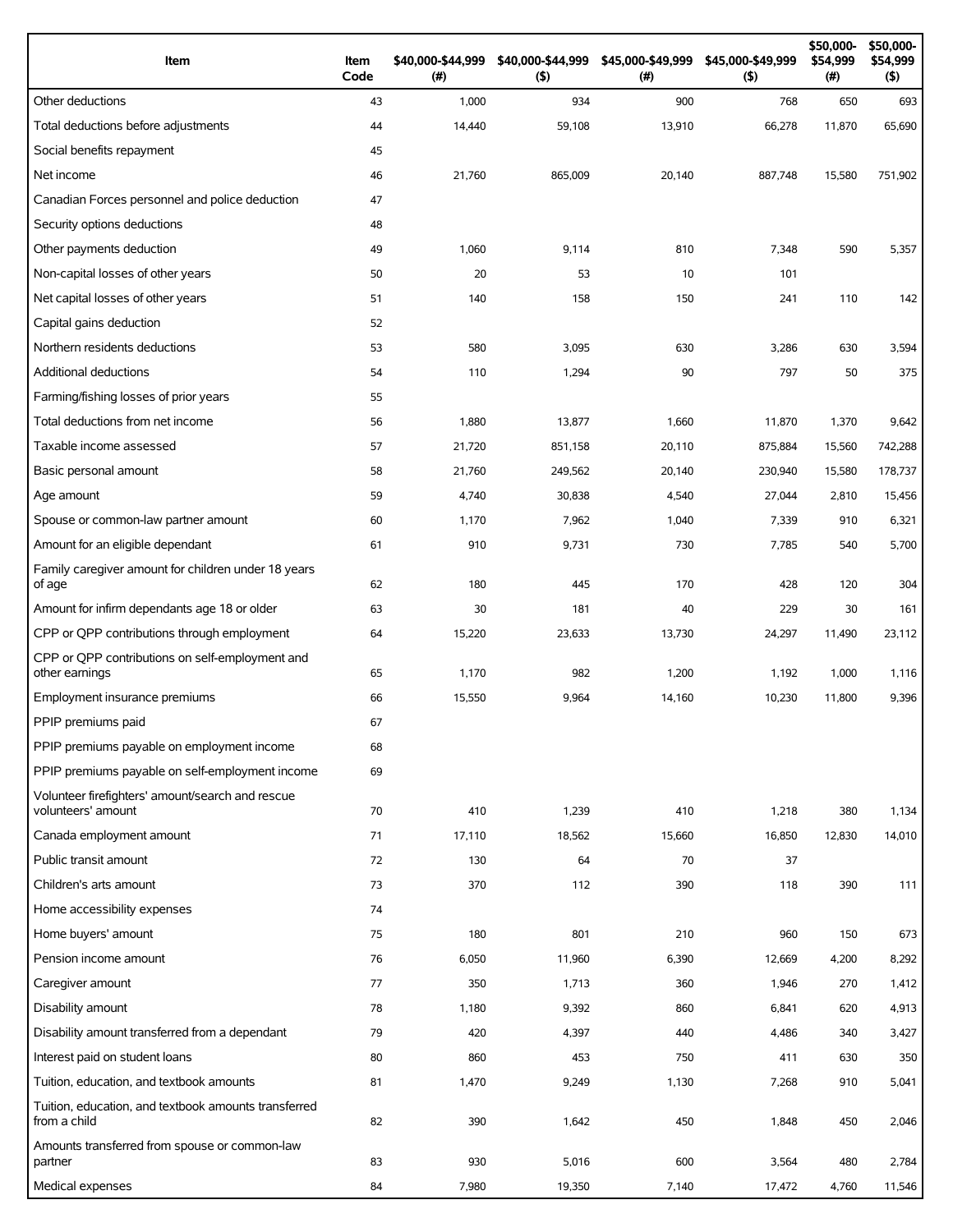| Item                                                           | Item<br>Code | \$40,000-\$44,999<br>(#) | \$40,000-\$44,999<br>(5) | \$45,000-\$49,999<br>(#) | \$45,000-\$49,999<br>(5) | \$50,000-<br>\$54,999<br>(#) | \$50,000-<br>\$54,999<br>(5) |
|----------------------------------------------------------------|--------------|--------------------------|--------------------------|--------------------------|--------------------------|------------------------------|------------------------------|
| Total tax credits on personal amounts                          | 85           | 21,760                   | 62,603                   | 20,140                   | 57,785                   | 15,580                       | 44,423                       |
| Allowable charitable donations and government gifts            | 86           | 5,750                    | 5,123                    | 5,530                    | 5,317                    | 4,350                        | 4,370                        |
| Eligible cultural and ecological gifts                         | 87           |                          |                          |                          |                          |                              |                              |
| Total tax credit on donations and gifts                        | 88           | 5,700                    | 1,362                    | 5,480                    | 1,424                    | 4,300                        | 1,179                        |
| Total federal non-refundable tax credits                       | 89           | 21,760                   | 63,965                   | 20,140                   | 59,208                   | 15,580                       | 45,602                       |
| Federal dividend tax credit                                    | 90           | 1,870                    | 762                      | 2,080                    | 889                      | 1,680                        | 893                          |
| Minimum tax carryover                                          | 91           | 20                       | 29                       | 20                       | 47                       | 30                           | 94                           |
| Basic federal tax                                              | 92           | 20,850                   | 63,641                   | 19,690                   | 72,626                   | 15,360                       | 68,229                       |
| Federal foreign tax credit                                     | 93           | 430                      | 32                       | 510                      | 75                       | 440                          | 73                           |
| Federal political contribution tax credit                      | 94           | 40                       | 6                        | 50                       | 8                        | 40                           | 8                            |
| Investment tax credit                                          | 95           | 70                       | 46                       | 50                       | 44                       | 30                           | 20                           |
| Labour-sponsored funds tax credit (federally<br>registered)    | 96           |                          |                          |                          |                          |                              |                              |
| Labour-sponsored funds tax credit (provincially<br>registered) | 97           |                          |                          |                          |                          |                              |                              |
| Alternative minimum tax payable                                | 98           |                          |                          |                          |                          |                              |                              |
| Net federal tax                                                | 99           | 20,840                   | 63,562                   | 19,680                   | 72,500                   | 15,350                       | 68,133                       |
| CPP contributions on self-employment                           | 100          | 1,170                    | 1,964                    | 1,200                    | 2,384                    | 1,000                        | 2.233                        |
| Social Benefits repayment                                      | 101          |                          |                          |                          |                          |                              |                              |
| Working income tax benefit (WITB)                              | 102          |                          |                          |                          |                          |                              |                              |
| Children's fitness tax credit                                  | 103          | 890                      | 68                       | 1,000                    | 78                       | 910                          | 74                           |
| Eligible educator school supply tax credit                     | 104          |                          |                          |                          |                          |                              |                              |
| Net provincial or territorial tax                              | 105          | 21,440                   | 48,875                   | 19,970                   | 56,652                   | 15,490                       | 52,505                       |
| Total tax payable                                              | 106          | 21,500                   | 114,405                  | 20,000                   | 131,540                  | 15,510                       | 122,876                      |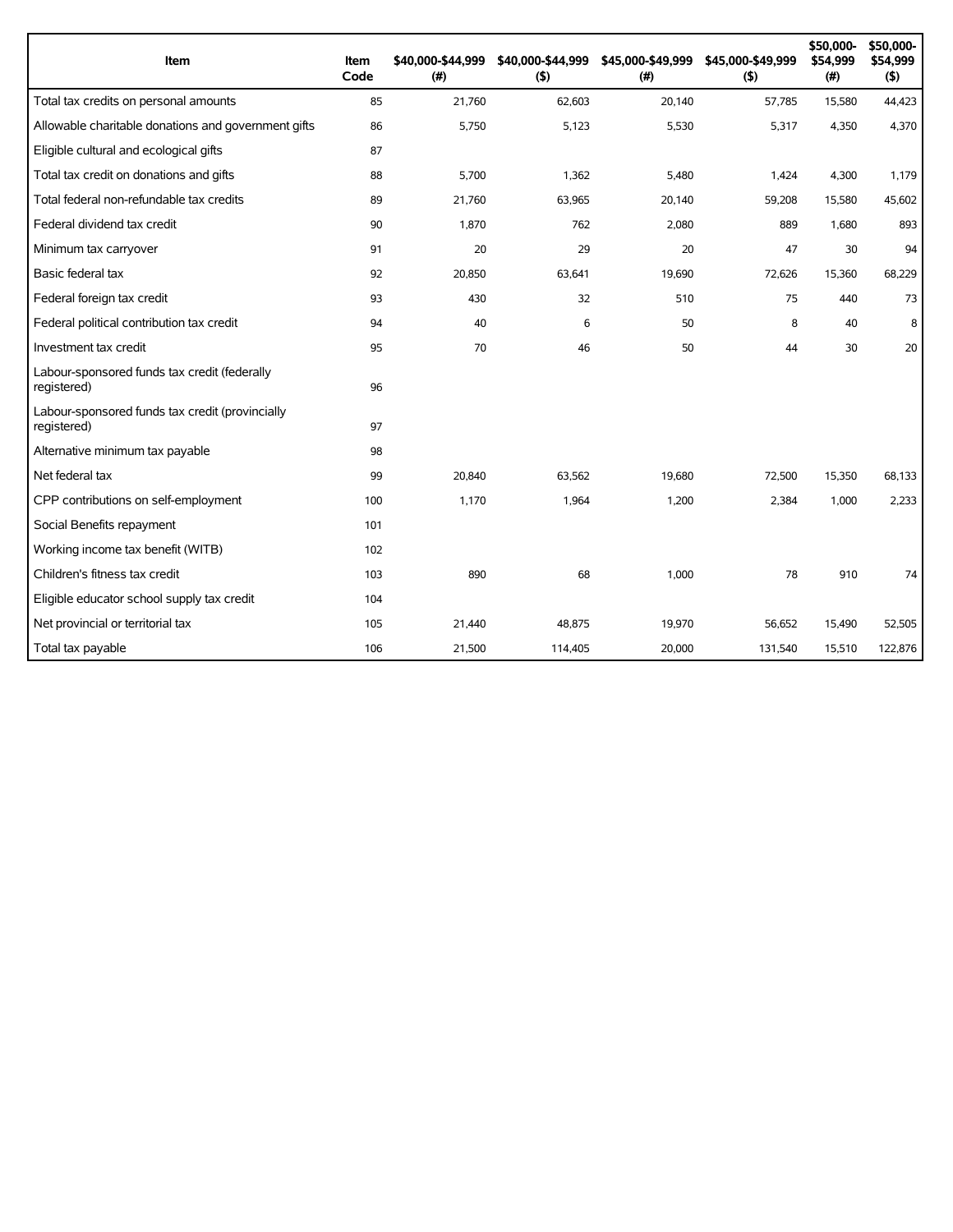| Item                                                                                             | Item<br>Code   | \$55,000-\$59,999<br>(#) | \$55,000-\$59,999<br>(5) | \$60,000-\$69,999<br>(# ) | \$60,000-\$69,999<br>(5) | \$70,000-\$79,999<br>(#) | \$70,000-\$79,999<br>(5) |
|--------------------------------------------------------------------------------------------------|----------------|--------------------------|--------------------------|---------------------------|--------------------------|--------------------------|--------------------------|
| Number of taxable returns                                                                        | $\mathbf{1}$   | 13,850                   |                          | 21,150                    |                          | 16,820                   |                          |
| Number of non-taxable returns                                                                    | $\overline{2}$ | 50                       |                          | 30                        |                          | 20                       |                          |
| Total number of returns                                                                          | 3              | 13,900                   |                          | 21,170                    |                          | 16,840                   |                          |
| Employment income                                                                                | 4              | 11,220                   | 540,205                  | 17,630                    | 963,158                  | 14,670                   | 945,323                  |
| Commissions (from employment)                                                                    | 5              | 240                      | 4,082                    | 400                       | 8,161                    | 260                      | 6,731                    |
| Other employment income                                                                          | 6              | 2,290                    | 4,721                    | 3,700                     | 10,570                   | 3,140                    | 6,684                    |
| Old age security (OAS) pension                                                                   | $\overline{7}$ | 2,110                    | 13,651                   | 2,760                     | 17,769                   | 1,900                    | 12,216                   |
| CPP or QPP benefits                                                                              | 8              | 3,720                    | 28,981                   | 5,310                     | 41,957                   | 3,620                    | 29,245                   |
| Other pensions and superannuation                                                                | 9              | 2,910                    | 93,965                   | 4,140                     | 144,877                  | 2,880                    | 106,421                  |
| Elected split-pension amount                                                                     | 10             | 570                      | 6,878                    | 920                       | 11,336                   | 800                      | 11,431                   |
| Universal child care benefit (UCCB)                                                              | 11             | 1,740                    | 1,413                    | 2,520                     | 2,205                    | 1,980                    | 1,719                    |
| Employment insurance and other<br>benefits                                                       | 12             | 3,500                    | 41,524                   | 5,190                     | 60,197                   | 3,760                    | 41,892                   |
| Taxable amount of dividends from<br>taxable Canadian corporations                                | 13             | 1,650                    | 8,585                    | 2,710                     | 16,747                   | 2,370                    | 18,025                   |
| Interest and other investment income                                                             | 14             | 2,400                    | 2,103                    | 3,720                     | 4,285                    | 3,140                    | 3,713                    |
| Net partnership income (limited or<br>non-active partners only)                                  | 15             |                          |                          |                           |                          |                          |                          |
| Net rental income                                                                                | 16             | 760                      | 1,589                    | 1,290                     | 3,345                    | 1,220                    | 2,559                    |
| Taxable capital gains                                                                            | 17             | 950                      | 2,476                    | 1,600                     | 4,660                    | 1,370                    | 4,760                    |
| <b>RRSP</b> income                                                                               | 18             | 1,550                    | 9,893                    | 2,570                     | 17,294                   | 2,120                    | 15,740                   |
| Other income                                                                                     | 19             | 1,810                    | 10,986                   | 2,950                     | 19,639                   | 2,380                    | 16,901                   |
| Net business income                                                                              | 20             | 520                      | 6,192                    | 790                       | 11,854                   | 600                      | 8,097                    |
| Net professional income                                                                          | 21             | 80                       | 1,507                    | 170                       | 2,936                    | 150                      | 3,046                    |
| Net commission income                                                                            | 22             | 120                      | 1,891                    | 160                       | 2,280                    | 130                      | 2,507                    |
| Net farming income                                                                               | 23             |                          |                          |                           |                          | 20                       | 91                       |
| Net fishing income                                                                               | 24             | 450                      | 13,099                   | 640                       | 21,918                   | 400                      | 16,690                   |
| Workers' compensation benefits                                                                   | 25             | 420                      | 4,868                    | 460                       | 4,513                    | 310                      | 2,689                    |
| Social assistance payments                                                                       | 26             | 20                       | 156                      | 20                        | 124                      | 20                       | 153                      |
| Net federal supplements                                                                          | 27             | 60                       | 152                      | 50                        | 171                      | 30                       | 102                      |
| Total income assessed                                                                            | 28             | 13,900                   | 799,435                  | 21,170                    | 1,371,132                | 16,840                   | 1,257,784                |
| Registered pension plan (RPP)<br>deduction                                                       | 29             | 5,570                    | 21,789                   | 8,910                     | 38,593                   | 7,900                    | 42,491                   |
| RRSP/PRPP deduction                                                                              | 30             | 3,630                    | 13,254                   | 6,440                     | 27,483                   | 6,100                    | 30,571                   |
| Deduction for elected split-pension<br>amount                                                    | 31             | 1,490                    | 18,588                   | 2,180                     | 29,957                   | 1,450                    | 21,486                   |
| Annual union, professional, or like<br>dues                                                      | 32             | 6,300                    | 4,578                    | 10,040                    | 8,348                    | 8,740                    | 8,623                    |
| Child care expenses                                                                              | 33             | 830                      | 4,622                    | 1,310                     | 7,690                    | 1,060                    | 6,595                    |
| Business investment loss                                                                         | 34             |                          |                          |                           |                          |                          |                          |
| Moving expenses                                                                                  | 35             | 60                       | 368                      | 120                       | 644                      | 110                      | 591                      |
| Support payments made                                                                            | 36             | 20                       | 171                      | 40                        | 382                      | 40                       | 474                      |
| Carrying charges and interest<br>expenses                                                        | 37             | 540                      | 936                      | 840                       | 1,801                    | 770                      | 1,608                    |
| Deduction for CPP/QPP contributions<br>on self-employment and other earnings                     | 38             | 760                      | 946                      | 1,000                     | 1,558                    | 620                      | 1,123                    |
| Deduction for provincial parental<br>insurance plan (PPIP) premiums on<br>self-employment income | 39             |                          |                          |                           |                          |                          |                          |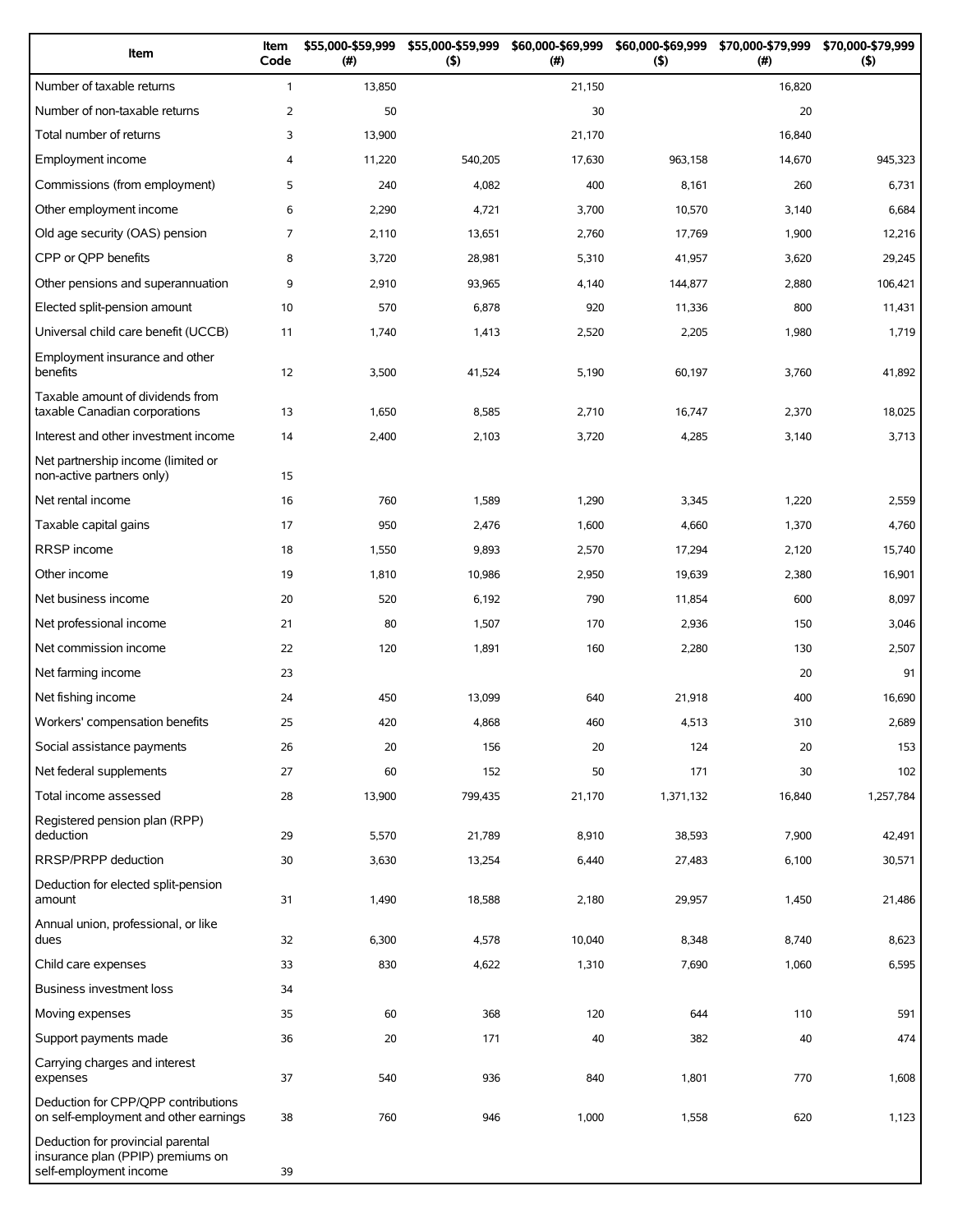| Item                                                                   | Item<br>Code | \$55,000-\$59,999<br>(#) | \$55,000-\$59,999<br>$($ \$) | \$60,000-\$69,999<br>(#) | \$60,000-\$69,999<br>(5) | \$70,000-\$79,999<br>$(\#)$ | \$70,000-\$79,999<br>(5) |
|------------------------------------------------------------------------|--------------|--------------------------|------------------------------|--------------------------|--------------------------|-----------------------------|--------------------------|
| Exploration and development<br>expenses                                | 40           |                          |                              |                          |                          |                             |                          |
| Other employment expenses                                              | 41           | 630                      | 2,410                        | 1,090                    | 3,976                    | 900                         | 3,155                    |
| Clergy residence deduction                                             | 42           | 70                       | 740                          | 90                       | 1,161                    | 60                          | 738                      |
| Other deductions                                                       | 43           |                          |                              | 840                      | 977                      | 580                         | 759                      |
| Total deductions before adjustments                                    | 44           | 11,140                   | 69,091                       | 17,640                   | 122,648                  | 14,760                      | 118,379                  |
| Social benefits repayment                                              | 45           |                          |                              | 1,390                    | 945                      | 2,990                       | 5,481                    |
| Net income                                                             | 46           | 13,900                   | 730,343                      | 21,170                   | 1,247,552                | 16,840                      | 1,133,927                |
| Canadian Forces personnel and<br>police deduction                      | 47           |                          |                              |                          |                          |                             |                          |
| Security options deductions                                            | 48           |                          |                              |                          |                          |                             |                          |
| Other payments deduction                                               | 49           | 490                      | 5,177                        | 530                      | 4,808                    | 360                         | 2,945                    |
| Non-capital losses of other years                                      | 50           |                          |                              | 10                       | 153                      | 10                          | 141                      |
| Net capital losses of other years                                      | 51           | 160                      | 212                          | 230                      | 450                      | 210                         | 339                      |
| Capital gains deduction                                                | 52           | 20                       | 338                          | 30                       | 479                      |                             |                          |
| Northern residents deductions                                          | 53           | 550                      | 3,164                        | 960                      | 5,959                    | 880                         | 5,725                    |
| Additional deductions                                                  | 54           | 30                       | 319                          | 60                       | 310                      | 40                          | 178                      |
| Farming/fishing losses of prior years                                  | 55           |                          |                              |                          |                          |                             |                          |
| Total deductions from net income                                       | 56           | 1,220                    | 9,340                        | 1,790                    | 12,243                   | 1,480                       | 9,737                    |
| Taxable income assessed                                                | 57           | 13,890                   | 721,009                      | 21,170                   | 1,235,309                | 16,840                      | 1,124,199                |
| Basic personal amount                                                  | 58           | 13,900                   | 159,449                      | 21,170                   | 242,832                  | 16,840                      | 193,164                  |
| Age amount                                                             | 59           | 2,150                    | 10,578                       | 2,830                    | 11,303                   | 1,950                       | 5,163                    |
| Spouse or common-law partner<br>amount                                 | 60           | 840                      | 6,166                        | 1,380                    | 10,249                   | 1,230                       | 9,063                    |
| Amount for an eligible dependant                                       | 61           | 440                      | 4,599                        | 610                      | 6,521                    | 510                         | 5,394                    |
| Family caregiver amount for children<br>under 18 years of age          | 62           | 130                      | 325                          | 190                      | 441                      | 190                         | 435                      |
| Amount for infirm dependants age 18<br>or older                        | 63           | 20                       | 138                          | 40                       | 247                      | 50                          | 275                      |
| CPP or QPP contributions through<br>employment                         | 64           | 10,870                   | 24,117                       | 17,100                   | 39,912                   | 14,270                      | 34,903                   |
| CPP or QPP contributions on<br>self-employment and other earnings      | 65           | 760                      | 946                          | 1,000                    | 1,558                    | 620                         | 1,123                    |
| Employment insurance premiums                                          | 66           | 10,980                   | 9,304                        | 17,250                   | 15,086                   | 14,220                      | 12,821                   |
| PPIP premiums paid                                                     | 67           |                          |                              |                          |                          |                             |                          |
| PPIP premiums payable on<br>employment income                          | 68           |                          |                              |                          |                          |                             |                          |
| PPIP premiums payable on<br>self-employment income                     | 69           |                          |                              |                          |                          |                             |                          |
| Volunteer firefighters' amount/search<br>and rescue volunteers' amount | $70\,$       | 300                      | 912                          | 530                      | 1,578                    | 380                         | 1,131                    |
| Canada employment amount                                               | 71           | 11,920                   | 13,175                       | 18,600                   | 20,761                   | 15,220                      | 17,163                   |
| Public transit amount                                                  | 72           | 60                       | 31                           | 60                       | 29                       | 50                          | 30                       |
| Children's arts amount                                                 | 73           | 410                      | 120                          | 720                      | 220                      | 770                         | 240                      |
| Home accessibility expenses                                            | 74           |                          |                              |                          |                          | 10                          | 59                       |
| Home buyers' amount                                                    | 75           | 170                      | 776                          | 290                      | 1,329                    | 250                         | 1,169                    |
| Pension income amount                                                  | 76           | 3,250                    | 6,408                        | 4,650                    | 9,175                    | 3,280                       | 6,485                    |
| Caregiver amount                                                       | 77           | 240                      | 1,224                        | 360                      | 1,872                    | 260                         | 1,362                    |
| Disability amount                                                      | 78           | 470                      | 3,752                        | 700                      | 5,569                    | 410                         | 3,288                    |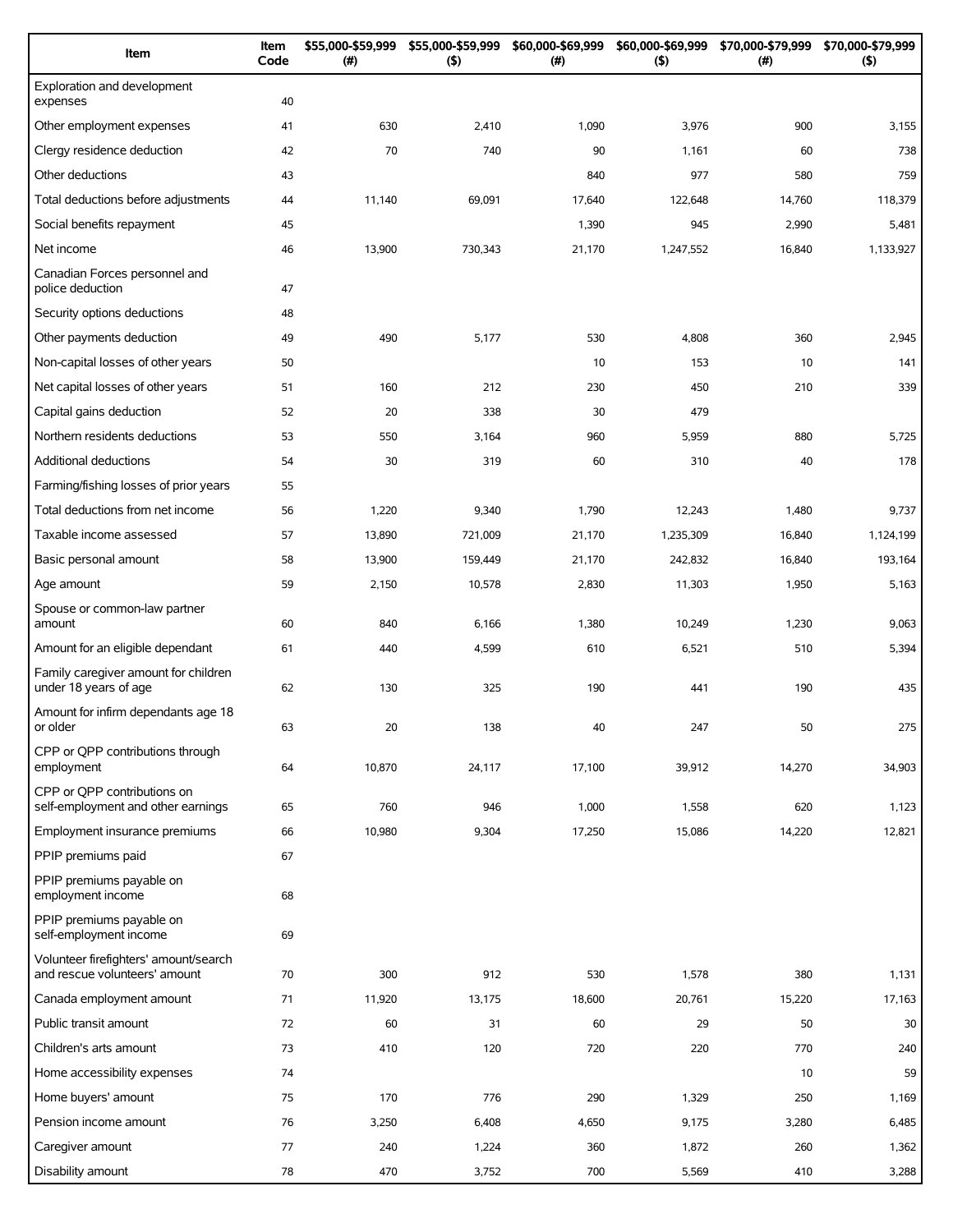| Item                                                                 | Item<br>Code | \$55,000-\$59,999<br>(#) | \$55,000-\$59,999<br>(5) | \$60,000-\$69,999<br>(#) | \$60,000-\$69,999<br>(5) | \$70,000-\$79,999<br>(#) | \$70,000-\$79,999<br>(5) |
|----------------------------------------------------------------------|--------------|--------------------------|--------------------------|--------------------------|--------------------------|--------------------------|--------------------------|
| Disability amount transferred from a<br>dependant                    | 79           | 330                      | 3,433                    | 450                      | 4,686                    | 420                      | 4,659                    |
| Interest paid on student loans                                       | 80           | 590                      | 312                      | 1,010                    | 653                      | 960                      | 611                      |
| Tuition, education, and textbook<br>amounts                          | 81           | 750                      | 3,733                    | 1,260                    | 7,652                    | 1,110                    | 5,685                    |
| Tuition, education, and textbook<br>amounts transferred from a child | 82           | 440                      | 1,941                    | 800                      | 3,617                    | 770                      | 3,479                    |
| Amounts transferred from spouse or<br>common-law partner             | 83           | 430                      | 2,652                    | 600                      | 3,531                    | 460                      | 2,507                    |
| Medical expenses                                                     | 84           | 3,910                    | 9,335                    | 5,180                    | 12,507                   | 3,410                    | 8,664                    |
| Total tax credits on personal amounts                                | 85           | 13,900                   | 39,518                   | 21,170                   | 60,212                   | 16,840                   | 47,832                   |
| Allowable charitable donations and<br>government gifts               | 86           | 4,040                    | 4,002                    | 6,270                    | 6,547                    | 5,060                    | 5,272                    |
| Eligible cultural and ecological gifts                               | 87           |                          |                          |                          |                          |                          |                          |
| Total tax credit on donations and gifts                              | 88           | 4,010                    | 1,081                    | 6,210                    | 1,769                    | 5,010                    | 1,425                    |
| Total federal non-refundable tax<br>credits                          | 89           | 13,900                   | 40,599                   | 21,170                   | 61,980                   | 16,840                   | 49,257                   |
| Federal dividend tax credit                                          | 90           | 1,650                    | 1,000                    | 2,740                    | 1,995                    | 2,380                    | 2,131                    |
| Minimum tax carryover                                                | 91           | 20                       | 77                       | 30                       | 115                      | 30                       | 108                      |
| Basic federal tax                                                    | 92           | 13,750                   | 72,349                   | 21,040                   | 137,065                  | 16,780                   | 137,354                  |
| Federal foreign tax credit                                           | 93           | 420                      | 62                       | 730                      | 155                      | 680                      | 158                      |
| Federal political contribution tax credit                            | 94           | 30                       | 4                        | 80                       | 12                       | 80                       | 14                       |
| Investment tax credit                                                | 95           | 30                       | 41                       | 60                       | 69                       | 30                       | 34                       |
| Labour-sponsored funds tax credit<br>(federally registered)          | 96           |                          |                          |                          |                          |                          |                          |
| Labour-sponsored funds tax credit<br>(provincially registered)       | 97           |                          |                          |                          |                          |                          |                          |
| Alternative minimum tax payable                                      | 98           |                          |                          |                          |                          |                          |                          |
| Net federal tax                                                      | 99           | 13,740                   | 72,248                   | 21,040                   | 136,832                  | 16,770                   | 137,157                  |
| CPP contributions on<br>self-employment                              | 100          | 760                      | 1,892                    | 1,000                    | 3,116                    | 620                      | 2,247                    |
| Social Benefits repayment                                            | 101          |                          |                          | 1,390                    | 945                      | 2,990                    | 5,481                    |
| Working income tax benefit (WITB)                                    | 102          |                          |                          |                          |                          |                          |                          |
| Children's fitness tax credit                                        | 103          | 980                      | 82                       | 1,710                    | 142                      | 1,730                    | 153                      |
| Eligible educator school supply tax<br>credit                        | 104          | $30\,$                   | $\overline{2}$           | 60                       | 3                        | 80                       | 5                        |
| Net provincial or territorial tax                                    | 105          | 13,840                   | 55,084                   | 21,140                   | 103,168                  | 16,820                   | 102,452                  |
| Total tax payable                                                    | 106          | 13,850                   | 129,228                  | 21,150                   | 244,064                  | 16,820                   | 247,342                  |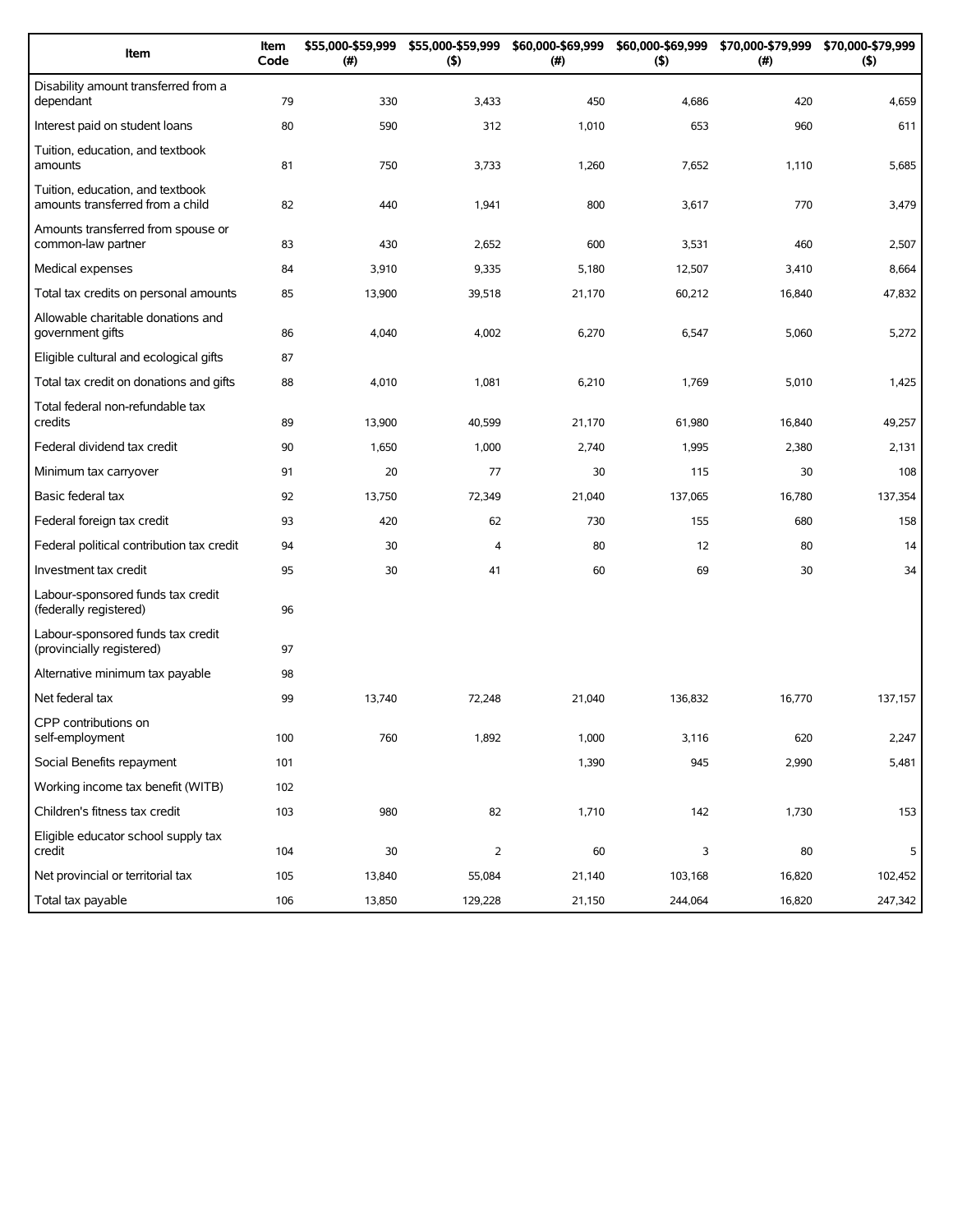| Item                                                                            | Item<br>Code   | \$80,000-\$89,999<br>$(\#)$ | \$80,000-\$89,999<br>$($ \$) | \$90,000-\$99,999<br>(#) | \$90,000-\$99,999<br>$($ \$) | \$100,000-\$149,999<br>(#) | \$100,000-\$149,999<br>$($ \$) |
|---------------------------------------------------------------------------------|----------------|-----------------------------|------------------------------|--------------------------|------------------------------|----------------------------|--------------------------------|
| Number of taxable returns                                                       | $\mathbf{1}$   | 14,020                      |                              | 11,560                   |                              | 24,210                     |                                |
| Number of non-taxable returns                                                   | $\overline{2}$ | 10                          |                              | 10                       |                              | 20                         |                                |
| Total number of returns                                                         | 3              | 14,030                      |                              | 11,570                   |                              | 24,220                     |                                |
| Employment income                                                               | 4              | 12,810                      | 967,742                      | 10,740                   | 914,978                      | 22,620                     | 2,402,353                      |
| Commissions (from employment)                                                   | 5              | 190                         | 6,254                        | 170                      | 6,790                        | 400                        | 22,186                         |
| Other employment income                                                         | 6              | 3,270                       | 5,826                        | 2,670                    | 5,214                        | 7,640                      | 18,266                         |
| Old age security (OAS) pension                                                  | 7              | 1,070                       | 6,859                        | 680                      | 4,290                        | 1,350                      | 8,475                          |
| CPP or QPP benefits                                                             | 8              | 2,270                       | 18,333                       | 1,600                    | 12,937                       | 3,320                      | 26,960                         |
| Other pensions and<br>superannuation                                            | 9              | 1,720                       | 66,644                       | 1,230                    | 49,488                       | 2,670                      | 107,034                        |
| Elected split-pension amount                                                    | 10             | 390                         | 4,597                        | 360                      | 4,063                        | 580                        | 5,226                          |
| Universal child care benefit<br>(UCCB)                                          | 11             | 1,710                       | 1,454                        | 1,320                    | 1,115                        | 1,230                      | 1,034                          |
| Employment insurance and other<br>benefits                                      | 12             | 2,860                       | 29,528                       | 2,240                    | 21,580                       | 6,100                      | 43,728                         |
| Taxable amount of dividends from<br>taxable Canadian corporations               | 13             | 1,840                       | 15,009                       | 1,530                    | 14,721                       | 4,260                      | 63,072                         |
| Interest and other investment<br>income                                         | 14             | 2,500                       | 3,053                        | 2,100                    | 2,392                        | 5,310                      | 7,670                          |
| Net partnership income (limited or<br>non-active partners only)                 | 15             |                             |                              |                          |                              |                            |                                |
| Net rental income                                                               | 16             | 1,030                       | 2,239                        | 980                      | 2,494                        | 1,970                      | 6,142                          |
| Taxable capital gains                                                           | 17             | 1,090                       | 4,232                        | 890                      | 3,575                        | 2,570                      | 12,974                         |
| RRSP income                                                                     | 18             | 1,740                       | 12,924                       | 1,530                    | 11,445                       | 3,640                      | 38,194                         |
| Other income                                                                    | 19             | 1,860                       | 14,747                       | 1,540                    | 13,129                       | 4,420                      | 52,328                         |
| Net business income                                                             | 20             | 480                         | 8,279                        | 380                      | 6,228                        | 810                        | 20,491                         |
| Net professional income                                                         | 21             | 110                         | 2,886                        | 140                      | 4,135                        | 420                        | 19,927                         |
| Net commission income                                                           | 22             | 120                         | 2,625                        | 110                      | 2,389                        | 180                        | 9,778                          |
| Net farming income                                                              | 23             | 20                          | -8                           | 10                       | 118                          | 20                         | $\overline{7}$                 |
| Net fishing income                                                              | 24             | 300                         | 14,038                       | 200                      | 11,024                       | 450                        | 31,322                         |
| Workers' compensation benefits                                                  | 25             | 220                         | 2,120                        | 140                      | 1,843                        | 260                        | 2,861                          |
| Social assistance payments                                                      | 26             |                             |                              |                          |                              | 20                         | 96                             |
| Net federal supplements                                                         | 27             | 30                          | 69                           |                          |                              |                            |                                |
| Total income assessed                                                           | 28             | 14,030                      | 1,189,893                    | 11,570                   | 1,094,513                    | 24,220                     | 2,902,432                      |
| Registered pension plan (RPP)<br>deduction                                      | 29             | 7,610                       | 50,575                       | 6,500                    | 50,275                       | 10,060                     | 70,776                         |
| RRSP/PRPP deduction                                                             | 30             | 5,630                       | 32,236                       | 5,050                    | 32,782                       | 12,940                     | 129,402                        |
| Deduction for elected<br>split-pension amount                                   | 31             | 960                         | 15,193                       | 670                      | 11,523                       | 1,560                      | 27,358                         |
| Annual union, professional, or like<br>dues                                     | 32             | 8,350                       | 9,732                        | 7,250                    | 9,465                        | 13,780                     | 26,480                         |
| Child care expenses                                                             | 33             | 860                         | 5,361                        | 660                      | 4,272                        | 750                        | 4,634                          |
| Business investment loss                                                        | 34             |                             |                              |                          |                              |                            |                                |
| Moving expenses                                                                 | 35             | 80                          | 397                          | 50                       | 308                          | 90                         | 828                            |
| Support payments made                                                           | 36             | 40                          | 396                          | 40                       | 414                          | 150                        | 1,857                          |
| Carrying charges and interest<br>expenses                                       | 37             | 640                         | 1,561                        | 530                      | 1,026                        | 1,530                      | 4,305                          |
| Deduction for CPP/QPP<br>contributions on self-employment<br>and other earnings | 38             | 460                         | 869                          | 330                      | 665                          | 790                        | 1,677                          |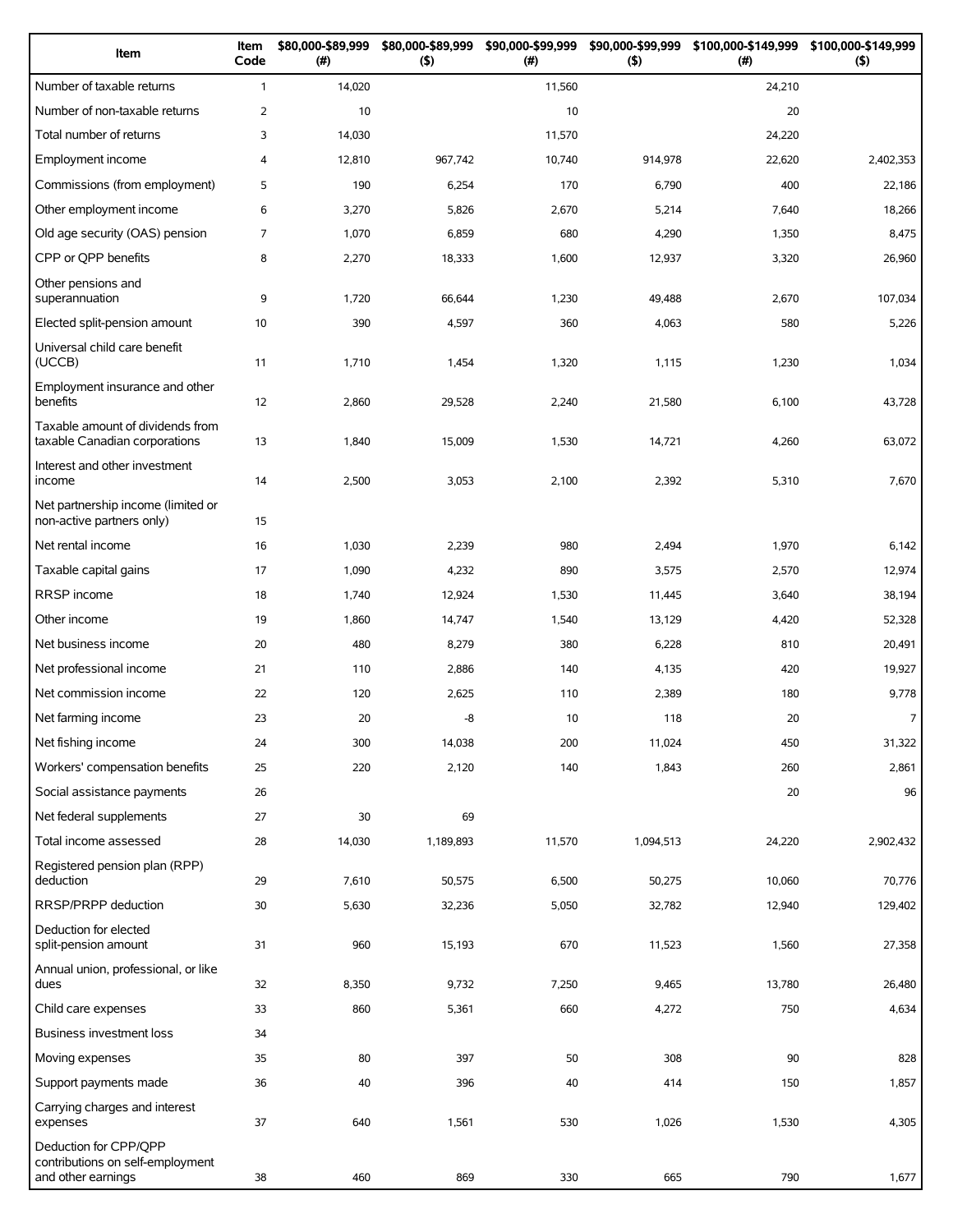| Item                                                                                             | Item<br>Code | \$80,000-\$89,999<br>(# ) | \$80,000-\$89,999<br>$($ \$) | \$90,000-\$99,999<br>(# ) | \$90,000-\$99,999<br>(5) | \$100,000-\$149,999<br>(#) | \$100,000-\$149,999<br>$($ \$) |
|--------------------------------------------------------------------------------------------------|--------------|---------------------------|------------------------------|---------------------------|--------------------------|----------------------------|--------------------------------|
| Deduction for provincial parental<br>insurance plan (PPIP) premiums<br>on self-employment income | 39           |                           |                              |                           |                          |                            |                                |
| Exploration and development<br>expenses                                                          | 40           |                           |                              |                           |                          | 20                         | 234                            |
| Other employment expenses                                                                        | 41           | 870                       | 3,123                        | 630                       | 2,412                    | 1,210                      | 5,544                          |
| Clergy residence deduction                                                                       | 42           | 30                        | 369                          |                           |                          | 20                         | 344                            |
| Other deductions                                                                                 | 43           | 510                       | 773                          | 380                       | 733                      | 940                        | 2,619                          |
| Total deductions before<br>adjustments                                                           | 44           | 12,790                    | 120,733                      | 10,810                    | 114,290                  | 22,730                     | 276,601                        |
| Social benefits repayment                                                                        | 45           | 2,760                     | 7,229                        | 2,270                     | 6,417                    | 6,450                      | 16,537                         |
| Net income                                                                                       | 46           | 14,030                    | 1,061,932                    | 11,570                    | 973,805                  | 24,220                     | 2,609,359                      |
| Canadian Forces personnel and<br>police deduction                                                | 47           |                           |                              |                           |                          |                            |                                |
| Security options deductions                                                                      | 48           |                           |                              |                           |                          |                            |                                |
| Other payments deduction                                                                         | 49           | 250                       | 2,226                        | 150                       | 1,924                    | 280                        | 2,982                          |
| Non-capital losses of other years                                                                | 50           |                           |                              |                           |                          |                            |                                |
| Net capital losses of other years                                                                | 51           | 150                       | 343                          | 120                       | 287                      | 380                        | 822                            |
| Capital gains deduction                                                                          | 52           |                           |                              |                           |                          |                            |                                |
| Northern residents deductions                                                                    | 53           | 860                       | 6,037                        | 780                       | 5,703                    | 2,970                      | 25,949                         |
| Additional deductions                                                                            | 54           | 20                        | 139                          |                           |                          |                            |                                |
| Farming/fishing losses of prior<br>years                                                         | 55           |                           |                              |                           |                          |                            |                                |
| Total deductions from net income                                                                 | 56           | 1,300                     | 9,390                        | 1,070                     | 8,590                    | 3,630                      | 32,627                         |
| Taxable income assessed                                                                          | 57           | 14,030                    | 1,052,590                    | 11,570                    | 965,215                  | 24,220                     | 2,576,792                      |
| Basic personal amount                                                                            | 58           | 14,030                    | 160,976                      | 11,570                    | 132,760                  | 24,220                     | 277,851                        |
| Age amount                                                                                       | 59           | 990                       | 1,964                        | 360                       | 696                      | 280                        | 534                            |
| Spouse or common-law partner<br>amount                                                           | 60           | 1,040                     | 8,050                        | 910                       | 7,059                    | 3,090                      | 25,272                         |
| Amount for an eligible dependant                                                                 | 61           | 430                       | 4,605                        | 340                       | 3,611                    | 550                        | 5,728                          |
| Family caregiver amount for<br>children under 18 years of age                                    | 62           | 160                       | 399                          | 150                       | 361                      | 320                        | 770                            |
| Amount for infirm dependants age<br>18 or older                                                  | 63           | 30                        | 182                          | 20                        | 120                      | 50                         | 298                            |
| CPP or QPP contributions<br>through employment                                                   | 64           | 12,550                    | 31,803                       | 10,610                    | 27,413                   | 22,240                     | 60,225                         |
| CPP or QPP contributions on<br>self-employment and other<br>earnings                             | 65           | 460                       | 869                          | 330                       | 665                      | 790                        | 1,677                          |
| Employment insurance premiums                                                                    | 66           | 12,490                    | 11,508                       | 10,470                    | 9,747                    | 21,570                     | 20,234                         |
| PPIP premiums paid                                                                               | 67           |                           |                              |                           |                          |                            |                                |
| PPIP premiums payable on<br>employment income                                                    | 68           |                           |                              |                           |                          |                            |                                |
| PPIP premiums payable on<br>self-employment income                                               | 69           |                           |                              |                           |                          |                            |                                |
| Volunteer firefighters'<br>amount/search and rescue<br>volunteers' amount                        | 70           | 280                       | 837                          | 240                       | 732                      | 610                        | 1,836                          |
| Canada employment amount                                                                         | 71           | 13,110                    | 14,968                       | 10,960                    | 12,559                   | 22,970                     | 26,414                         |
| Public transit amount                                                                            | 72           | 40                        | 19                           | 20                        | 12                       | 50                         | 24                             |
| Children's arts amount                                                                           | 73           | 820                       | 266                          | 880                       | 291                      | 1,710                      | 571                            |
| Home accessibility expenses                                                                      | 74           | 20                        | 69                           |                           |                          | $10$                       | 45                             |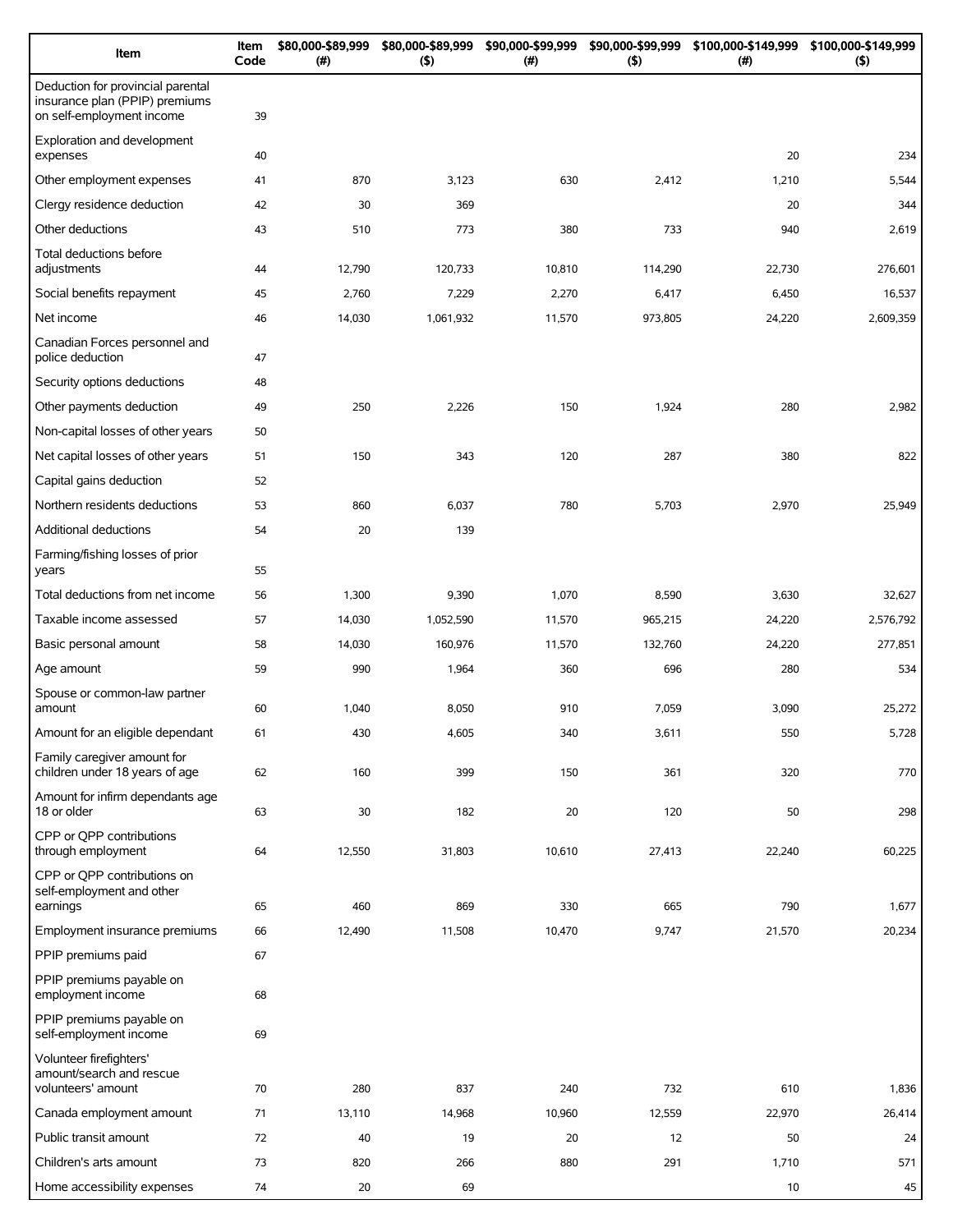| Item                                                                 | Item<br>Code | \$80,000-\$89,999<br>(#) | \$80,000-\$89,999<br>$($ \$) | \$90,000-\$99,999<br>(#) | \$90,000-\$99,999<br>(5) | \$100,000-\$149,999<br>(# ) | \$100,000-\$149,999<br>(5) |
|----------------------------------------------------------------------|--------------|--------------------------|------------------------------|--------------------------|--------------------------|-----------------------------|----------------------------|
| Home buyers' amount                                                  | 75           | 210                      | 986                          | 120                      | 569                      | 310                         | 1,487                      |
| Pension income amount                                                | 76           | 1,990                    | 3,895                        | 1,490                    | 2,907                    | 3,140                       | 6,121                      |
| Caregiver amount                                                     | 77           | 220                      | 1,188                        | 150                      | 831                      | 380                         | 2,026                      |
| Disability amount                                                    | 78           | 320                      | 2,568                        | 210                      | 1,640                    | 390                         | 3,088                      |
| Disability amount transferred from<br>a dependant                    | 79           | 340                      | 3,749                        | 280                      | 3,122                    | 630                         | 6,939                      |
| Interest paid on student loans                                       | 80           | 750                      | 434                          | 480                      | 253                      | 630                         | 324                        |
| Tuition, education, and textbook<br>amounts                          | 81           | 880                      | 3,398                        | 570                      | 1,756                    | 1,050                       | 3,738                      |
| Tuition, education, and textbook<br>amounts transferred from a child | 82           | 810                      | 3,795                        | 850                      | 4,092                    | 1,960                       | 9,523                      |
| Amounts transferred from spouse<br>or common-law partner             | 83           | 340                      | 1,804                        | 270                      | 1,541                    | 650                         | 3,555                      |
| Medical expenses                                                     | 84           | 2,450                    | 6,607                        | 1,970                    | 5,121                    | 2,580                       | 8,223                      |
| Total tax credits on personal<br>amounts                             | 85           | 14,030                   | 39,742                       | 11,570                   | 32,683                   | 24,220                      | 69,980                     |
| Allowable charitable donations and<br>government gifts               | 86           | 4,420                    | 4,468                        | 3,920                    | 4,157                    | 8,450                       | 9,892                      |
| Eligible cultural and ecological<br>gifts                            | 87           |                          |                              |                          |                          |                             |                            |
| Total tax credit on donations and<br>gifts                           | 88           | 4,390                    | 1,222                        | 3,880                    | 1,124                    | 8,390                       | 2,726                      |
| Total federal non-refundable tax<br>credits                          | 89           | 14,030                   | 40,964                       | 11,570                   | 33,807                   | 24,220                      | 72,706                     |
| Federal dividend tax credit                                          | 90           | 1,850                    | 1,780                        | 1,550                    | 1,716                    | 4,300                       | 7,267                      |
| Minimum tax carryover                                                | 91           | 20                       | 79                           | 40                       | 146                      | 80                          | 369                        |
| Basic federal tax                                                    | 92           | 13,990                   | 138,330                      | 11,550                   | 133,999                  | 24,180                      | 411,619                    |
| Federal foreign tax credit                                           | 93           | 530                      | 169                          | 490                      | 221                      | 1,430                       | 1,058                      |
| Federal political contribution tax<br>credit                         | 94           | 60                       | 8                            | 60                       | 14                       | 150                         | 38                         |
| Investment tax credit                                                | 95           | 20                       | 28                           | 20                       | 33                       |                             |                            |
| Labour-sponsored funds tax credit<br>(federally registered)          | 96           |                          |                              |                          |                          |                             |                            |
| Labour-sponsored funds tax credit<br>(provincially registered)       | 97           |                          |                              |                          |                          |                             |                            |
| Alternative minimum tax payable                                      | 98           |                          |                              | 10                       | 6                        | 50                          | 86                         |
| Net federal tax                                                      | 99           | 13,980                   | 138,127                      | 11,550                   | 133,732                  | 24,160                      | 410,480                    |
| CPP contributions on<br>self-employment                              | 100          | 460                      | 1,739                        | 330                      | 1,331                    | 790                         | 3,354                      |
| Social Benefits repayment                                            | 101          | 2,760                    | 7,229                        | 2,270                    | 6,417                    | 6,450                       | 16,537                     |
| Working income tax benefit<br>(WITB)                                 | 102          |                          |                              |                          |                          |                             |                            |
| Children's fitness tax credit                                        | 103          | 1,850                    | 167                          | 1,820                    | 167                      | 3,630                       | 348                        |
| Eligible educator school supply tax<br>credit                        | 104          | 110                      | 7                            | 200                      | 14                       | 60                          | 5                          |
| Net provincial or territorial tax                                    | 105          | 14,020                   | 102,744                      | 11,560                   | 99,211                   | 24,200                      | 288,606                    |
| Total tax payable                                                    | 106          | 14,020                   | 249,840                      | 11,560                   | 240,691                  | 24,210                      | 718,978                    |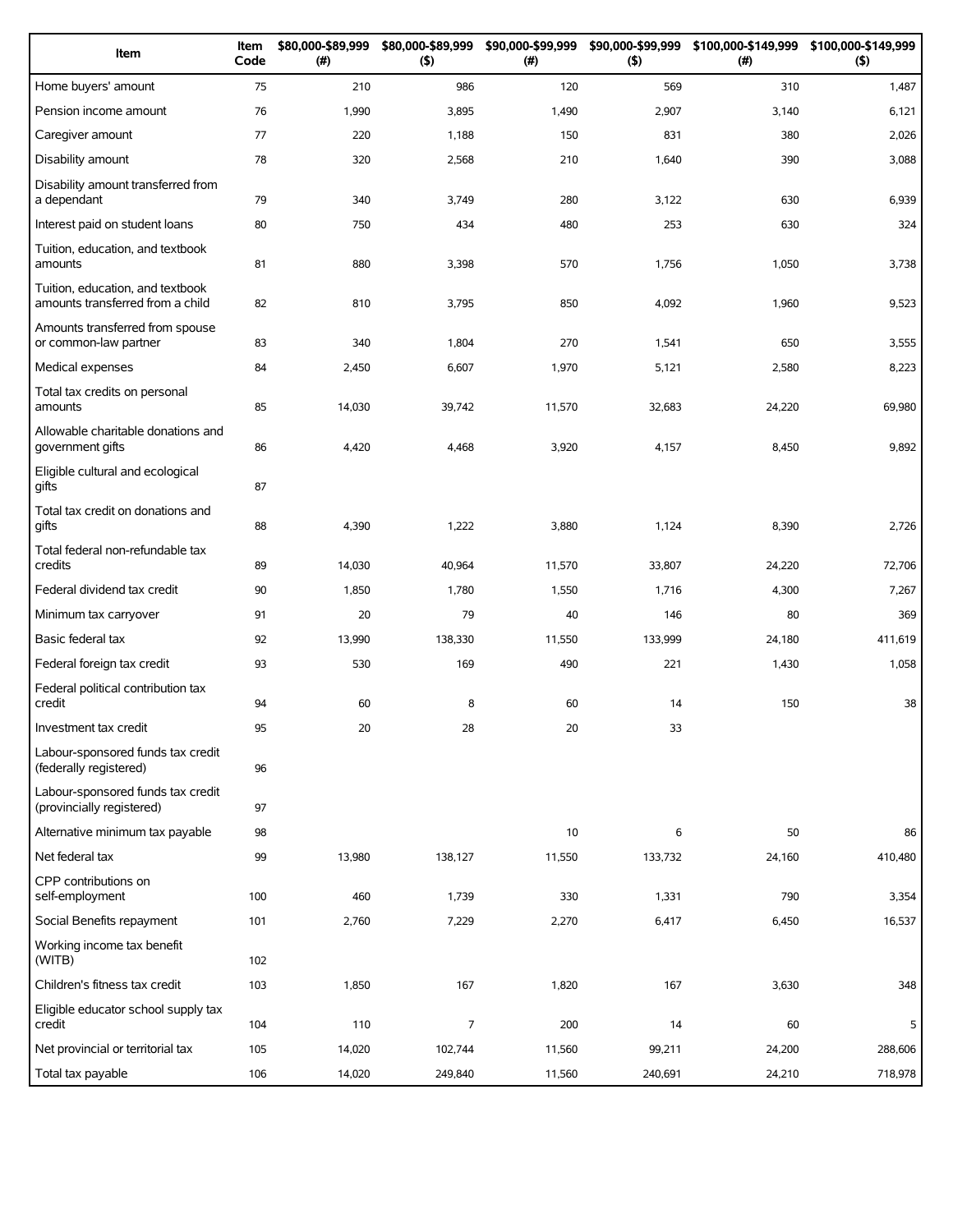| Item                                                                                          | Item<br>Code   | (# )  | \$150,000-\$249,999 \$150,000-\$249,999<br>$($ \$) | \$250,000<br>and<br>over (#) | \$250,000<br>and<br>over $($ \$) |
|-----------------------------------------------------------------------------------------------|----------------|-------|----------------------------------------------------|------------------------------|----------------------------------|
| Number of taxable returns                                                                     | $\mathbf{1}$   | 9,550 |                                                    | 2,670                        |                                  |
| Number of non-taxable returns                                                                 | 2              |       |                                                    |                              |                                  |
| Total number of returns                                                                       | 3              | 9,560 |                                                    | 2,670                        |                                  |
| Employment income                                                                             | 4              | 8,600 | 1,335,893                                          | 2,210                        | 673,930                          |
| Commissions (from employment)                                                                 | 5              | 160   | 15,861                                             | 60                           | 15,963                           |
| Other employment income                                                                       | 6              | 2,710 | 25,855                                             | 460                          | 28,438                           |
| Old age security (OAS) pension                                                                | $\overline{7}$ | 600   | 3,801                                              | 300                          | 1,919                            |
| CPP or OPP benefits                                                                           | 8              | 1,350 | 11,549                                             | 530                          | 4,833                            |
| Other pensions and superannuation                                                             | 9              | 1,100 | 50,714                                             | 370                          | 30,299                           |
| Elected split-pension amount                                                                  | 10             | 220   | 1,736                                              | 70                           | 468                              |
| Universal child care benefit (UCCB)                                                           | 11             | 300   | 275                                                | 60                           | 49                               |
| Employment insurance and other benefits                                                       | 12             | 1,350 | 7,700                                              | 100                          | 1,090                            |
| Taxable amount of dividends from taxable Canadian corporations                                | 13             | 2,890 | 74,823                                             | 1,490                        | 124,467                          |
| Interest and other investment income                                                          | 14             | 3,050 | 7,479                                              | 1,560                        | 17,683                           |
| Net partnership income (limited or non-active partners only)                                  | 15             |       |                                                    | 40                           | 777                              |
| Net rental income                                                                             | 16             | 930   | 3,621                                              | 400                          | 3,623                            |
| Taxable capital gains                                                                         | 17             | 1,710 | 17,698                                             | 1,030                        | 71,612                           |
| RRSP income                                                                                   | 18             | 1,330 | 24,486                                             | 250                          | 16,093                           |
| Other income                                                                                  | 19             | 2,300 | 45,908                                             | 1,040                        | 76,044                           |
| Net business income                                                                           | 20             | 390   | 18,027                                             | 130                          | 10,402                           |
| Net professional income                                                                       | 21             | 460   | 49,331                                             | 420                          | 82,478                           |
| Net commission income                                                                         | 22             | 80    | 9,931                                              |                              |                                  |
| Net farming income                                                                            | 23             | 10    | 549                                                | 10                           | 1,268                            |
| Net fishing income                                                                            | 24             | 280   | 35,356                                             | 80                           | 25,895                           |
| Workers' compensation benefits                                                                | 25             | 60    | 1,742                                              |                              |                                  |
| Social assistance payments                                                                    | 26             |       |                                                    |                              |                                  |
| Net federal supplements                                                                       | 27             |       |                                                    |                              |                                  |
| Total income assessed                                                                         | 28             | 9,560 | 1,743,196                                          | 2,670                        | 1,195,980                        |
| Registered pension plan (RPP) deduction                                                       | 29             | 2,600 | 21,377                                             | 550                          | 5,900                            |
| RRSP/PRPP deduction                                                                           | 30             | 6,230 | 111,820                                            | 1,780                        | 61,445                           |
| Deduction for elected split-pension amount                                                    | 31             | 680   | 13,118                                             | 180                          | 4,260                            |
| Annual union, professional, or like dues                                                      | 32             | 4,180 | 10,477                                             | 480                          | 1,040                            |
| Child care expenses                                                                           | 33             | 220   | 1,533                                              | 50                           | 347                              |
| Business investment loss                                                                      | 34             |       |                                                    |                              |                                  |
| Moving expenses                                                                               | 35             | 40    | 505                                                |                              |                                  |
| Support payments made                                                                         | 36             | 120   | 2,377                                              | 60                           | 3,303                            |
| Carrying charges and interest expenses                                                        | 37             | 1,070 | 4,670                                              | 710                          | 7,456                            |
| Deduction for CPP/QPP contributions on self-employment and other earnings                     | 38             | 600   | 1,396                                              | 270                          | 615                              |
| Deduction for provincial parental insurance plan (PPIP) premiums on<br>self-employment income | 39             |       |                                                    |                              |                                  |
| Exploration and development expenses                                                          | 40             | 30    | 258                                                | 50                           | 490                              |
| Other employment expenses                                                                     | 41             | 560   | 3,088                                              | 180                          | 2,362                            |
| Clergy residence deduction                                                                    | 42             |       |                                                    |                              |                                  |
| Other deductions                                                                              | 43             | 320   | 1,777                                              | 110                          | 4,822                            |
| Total deductions before adjustments                                                           | 44             | 8,870 | 172,669                                            | 2,380                        | 92,133                           |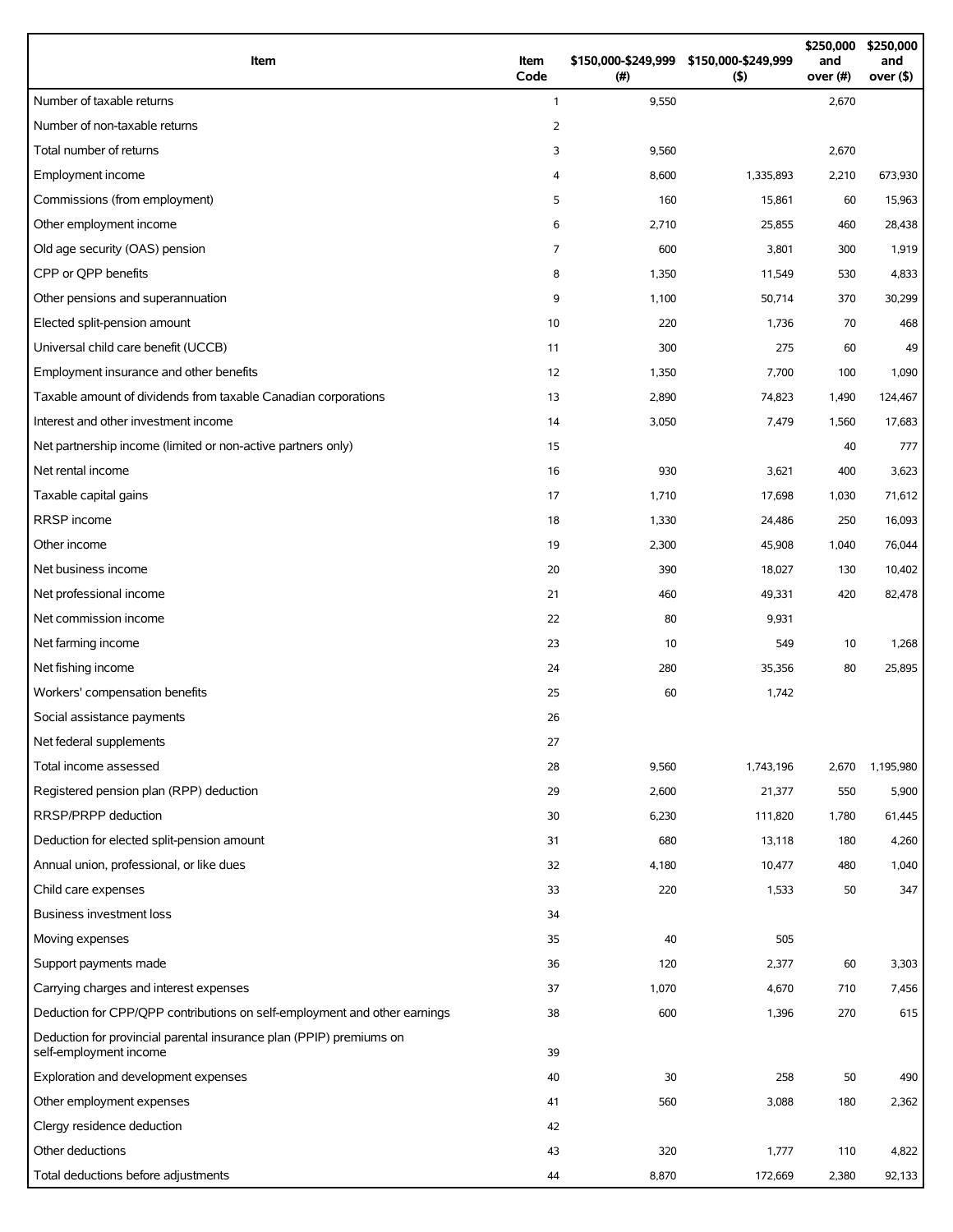| Item                                                                | <b>Item Code</b> | (#)   | \$150,000-\$249,999 \$150,000-\$249,999<br>$($ \$) | \$250,000<br>and<br>over (#) | \$250,000<br>and<br>over (\$) |
|---------------------------------------------------------------------|------------------|-------|----------------------------------------------------|------------------------------|-------------------------------|
| Social benefits repayment                                           | 45               | 1,690 | 5,604                                              | 340                          | 2,088                         |
| Net income                                                          | 46               | 9,560 | 1,564,923                                          | 2,670                        | 1,101,759                     |
| Canadian Forces personnel and police deduction                      | 47               |       |                                                    |                              |                               |
| Security options deductions                                         | 48               |       |                                                    | 40                           | 6,407                         |
| Other payments deduction                                            | 49               |       |                                                    |                              |                               |
| Non-capital losses of other years                                   | 50               |       |                                                    |                              |                               |
| Net capital losses of other years                                   | 51               | 320   | 908                                                | 250                          | 1,812                         |
| Capital gains deduction                                             | 52               | 60    | 4,740                                              | 140                          | 38,103                        |
| Northern residents deductions                                       | 53               | 890   | 8,665                                              | 90                           | 732                           |
| <b>Additional deductions</b>                                        | 54               | 20    | 192                                                |                              |                               |
| Farming/fishing losses of prior years                               | 55               |       |                                                    |                              |                               |
| Total deductions from net income                                    | 56               | 1,340 | 16,659                                             | 490                          | 47,404                        |
| Taxable income assessed                                             | 57               | 9,560 | 1,548,263                                          | 2,670                        | 1,054,355                     |
| Basic personal amount                                               | 58               | 9,560 | 109,505                                            | 2,670                        | 30,453                        |
| Age amount                                                          | 59               | 20    | 91                                                 | 20                           | 74                            |
| Spouse or common-law partner amount                                 | 60               | 1,750 | 15,075                                             | 480                          | 4,373                         |
| Amount for an eligible dependant                                    | 61               | 160   | 1,579                                              | 30                           | 331                           |
| Family caregiver amount for children under 18 years of age          | 62               | 150   | 358                                                | 30                           | 65                            |
| Amount for infirm dependants age 18 or older                        | 63               | 20    | 118                                                |                              |                               |
| CPP or QPP contributions through employment                         | 64               | 8,360 | 22,746                                             | 1,950                        | 5,282                         |
| CPP or QPP contributions on self-employment and other earnings      | 65               | 600   | 1,396                                              | 270                          | 615                           |
| Employment insurance premiums                                       | 66               | 7,720 | 7,207                                              | 1,530                        | 1,351                         |
| PPIP premiums paid                                                  | 67               |       |                                                    |                              |                               |
| PPIP premiums payable on employment income                          | 68               |       |                                                    |                              |                               |
| PPIP premiums payable on self-employment income                     | 69               |       |                                                    |                              |                               |
| Volunteer firefighters' amount/search and rescue volunteers' amount | 70               | 240   | 705                                                | 20                           | 60                            |
| Canada employment amount                                            | 71               | 8,770 | 10,113                                             | 2,300                        | 2,646                         |
| Public transit amount                                               | 72               | 20    | 7                                                  |                              |                               |
| Children's arts amount                                              | 73               | 1,010 | 367                                                | 330                          | 135                           |
| Home accessibility expenses                                         | 74               |       |                                                    |                              |                               |
| Home buyers' amount                                                 | 75               | 80    | 411                                                |                              |                               |
| Pension income amount                                               | 76               | 1,280 | 2,469                                              | 420                          | 800                           |
| Caregiver amount                                                    | 77               | 130   | 733                                                |                              |                               |
| Disability amount                                                   | 78               | 120   | 960                                                | 40                           | 280                           |
| Disability amount transferred from a dependant                      | 79               | 270   | 2,826                                              | 50                           | 569                           |
| Interest paid on student loans                                      | 80               | 150   | 111                                                | 30                           | 44                            |
| Tuition, education, and textbook amounts                            | 81               | 460   | 1,759                                              | 70                           | 281                           |
| Tuition, education, and textbook amounts transferred from a child   | 82               | 930   | 4,495                                              | 320                          | 1,740                         |
| Amounts transferred from spouse or common-law partner               | 83               | 280   | 1,422                                              | 60                           | 318                           |
| Medical expenses                                                    | 84               | 1,110 | 4,037                                              | 420                          | 2,804                         |
| Total tax credits on personal amounts                               | 85               | 9,560 | 28,283                                             | 2,670                        | 7,866                         |
| Allowable charitable donations and government gifts                 | 86               | 4,180 | 7,775                                              | 1,560                        | 8,638                         |
| Eligible cultural and ecological gifts                              | 87               |       |                                                    |                              |                               |
| Total tax credit on donations and gifts                             | 88               | 4,150 | 2,196                                              | 1,560                        | 2,769                         |
| Total federal non-refundable tax credits                            | 89               | 9,560 | 30,479                                             | 2,670                        | 10,635                        |